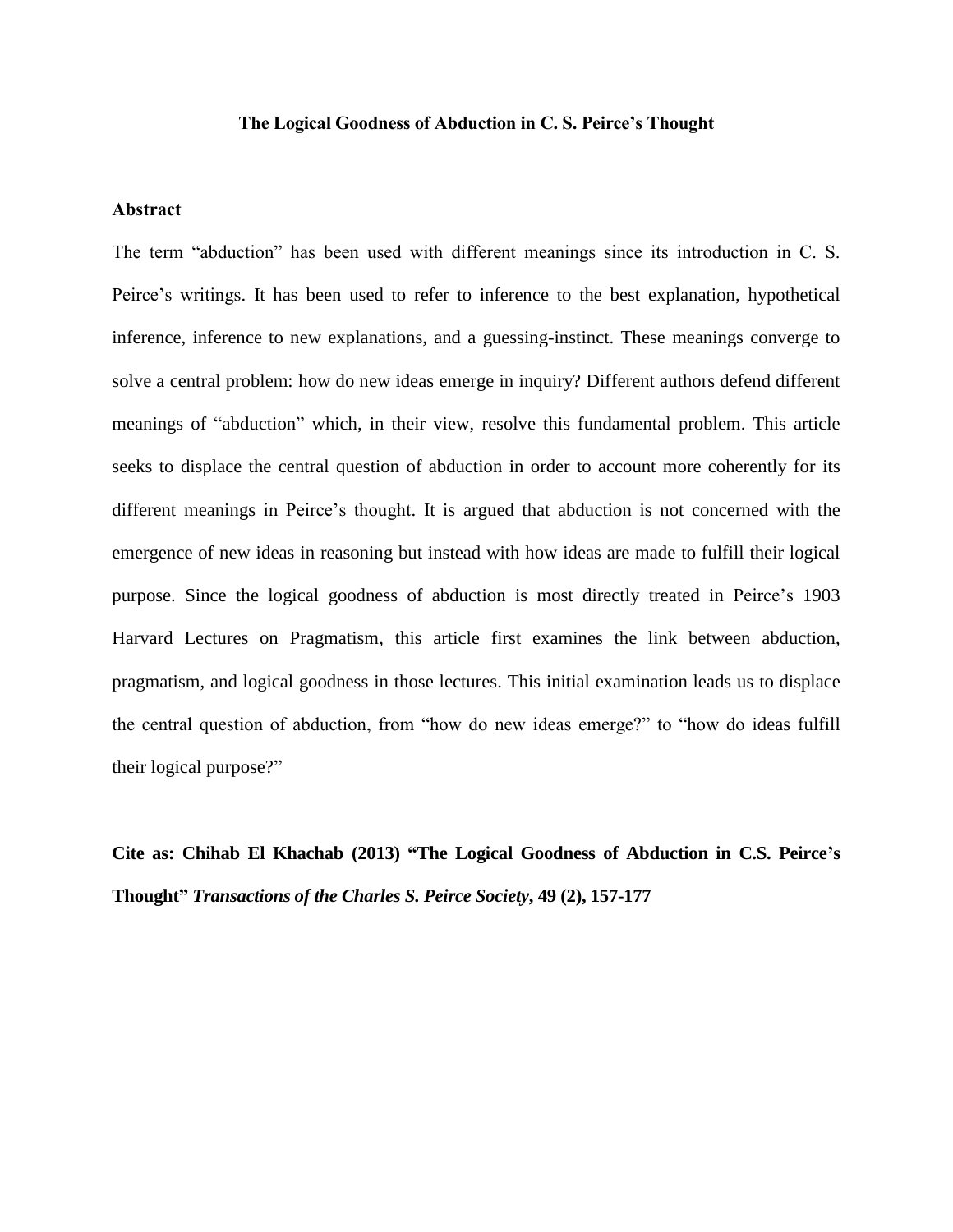# **Introduction**

"What is abduction?" asks Jaakko Hintikka in the title to his 1998 article on C. S. Peirce's concept. The answer to Hintikka's question is problematic on several counts. There is, to begin with, a difference between Peirce's own views on abduction and later interpretations of abduction as "inference to the best explanation" (Minnameier 2004; Paavola 2006). There are, furthermore, tensions within Peirce's own account of abduction, for instance, a tension between "inferential" and "instinctual" aspects of abduction (Fann 1970; Anderson 1986; Kapitan 1990; Paavola 2005; Paavola and Hakkarainen 2005). These tensions are exacerbated by two factors. First, there are several terminological variants of the word "abduction" in Peirce's writings.<sup>1</sup> Second, there is a temporal development in Peirce's reflection on abduction (Burks 1946, 301; Anderson 1986, 145; and Paavola 2011, 253). What is more, in the course of Peirce's career he discusses abduction in relation to such disparate themes as inference, instinct, perceptual judgments (Nesher 2002), the "economy" of research (Minnameier 2004; McKaughan 2008), and the maxim of pragmatism (Pape 1997; Mullins 2002; Bertilsson 2004; Paavola 2005).

What exactly is abduction, then? As we have intimated, no strict definitions are admissible, especially not in relation to Peirce's own conception. Hintikka seems to understand the issue and, accordingly, his answer to the question is slightly oblique. Abduction, as his article's subtitle is quick to announce, is "the fundamental problem of contemporary epistemology." The problem is not just what abduction *is* in Peirce's view. It is, according to Hintikka, what the nature of ampliative reasoning (i.e., reasoning which derives exaggerated conclusions from limited premises) is (1998, 506). How are new ideas introduced in inquiry, scientific or otherwise? This is the question which, under some form or another, has driven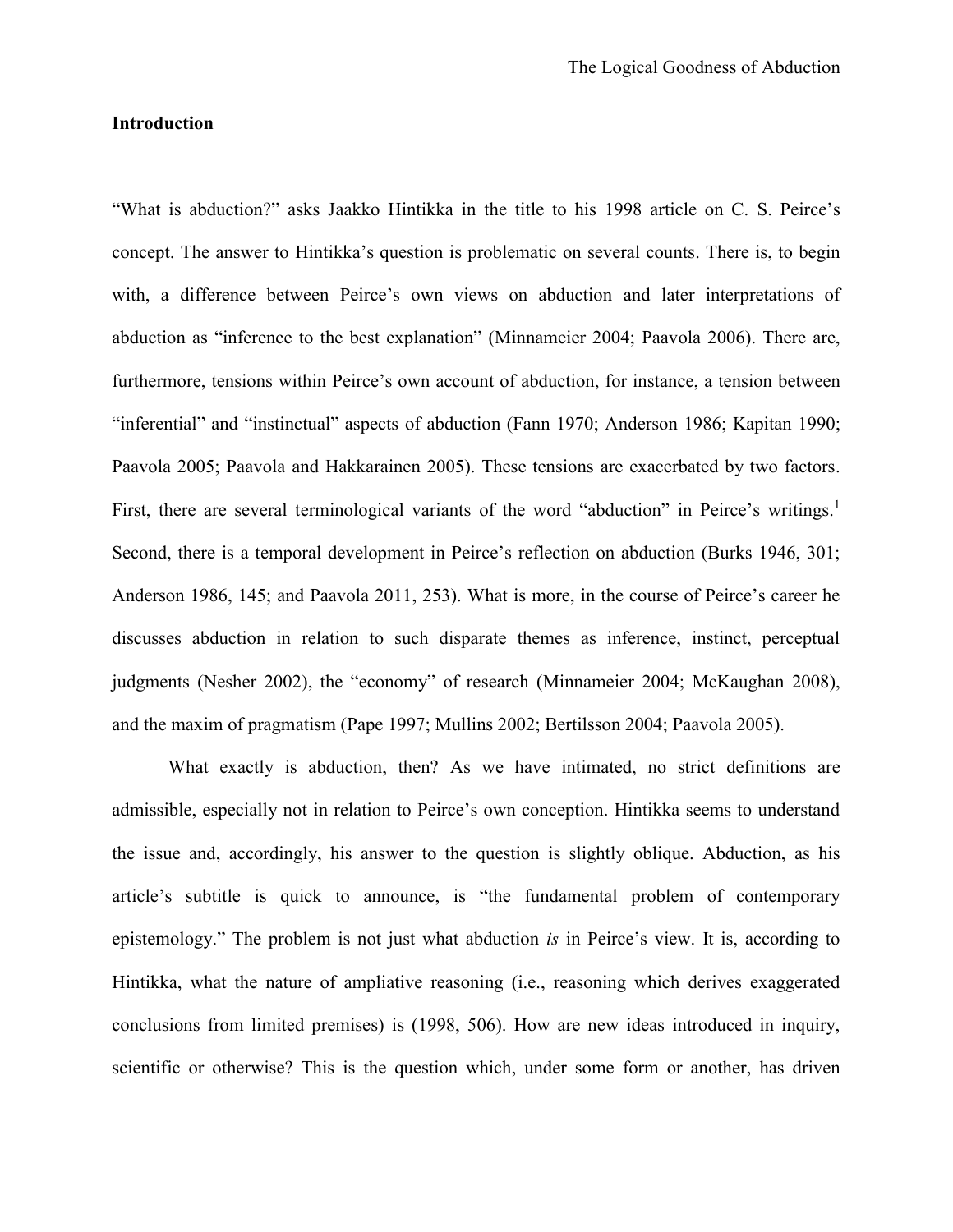recent investigation into Peirce's notion of abduction. Several scholars, following in the footsteps of N. R. Hanson's interpretation of abduction as the "logic of discovery" (1958), define abduction as an initial "creative" stage in scientific inquiry, where new ideas are generated and new discoveries made (Anderson 1986; Roth 1987; Paavola 2004, 2005, 2006). With a similar interest in abduction as a creative starting point for inquiry, some scholars have inquired into the implications of abduction for formal logic (Shanahan 1986; Kapitan 1990; Burton 2000; Schurz 2008; Hoffman 2010), while others have inquired into its implications for learning, understood as an investigative process (Nesher 2001; Paavola and Hakkarainen, 2005).

Despite their contrasting foci, these scholars share an important common point: in their view, to understand how ampliative reasoning works, in science just as in everyday life, means to understand what abduction is. It appears, then, that we have come back to our point of departure. For if we need to define Peircean abduction in order to understand how new ideas emerge, we will inevitably collide against temporal, terminological and topical variations within Peirce's own account of abduction. Scholars interested in the problem of discovery have thus been brought either 1) to commit to one particular definition of Peircean abduction in accounting for discovery (e.g., abduction as instinct, or abduction as inference), 2) to propose a new or a reconfigured definition for the notion (e.g., Paavola's "strategic" view of abductive inference), or 3) to simply reject abduction as a valid answer to the problem (e.g., Frankfurt 1958; Kapitan 1990, 1992). Whatever option is chosen, we are left with a partial account of what abduction is in Peirce's view—and, by extension, an incomplete account of the ways in which ideas impact inquiry.

This article seeks to complete—and to challenge—these accounts by redefining the central problem of abduction. While in our view abduction does represent a fundamental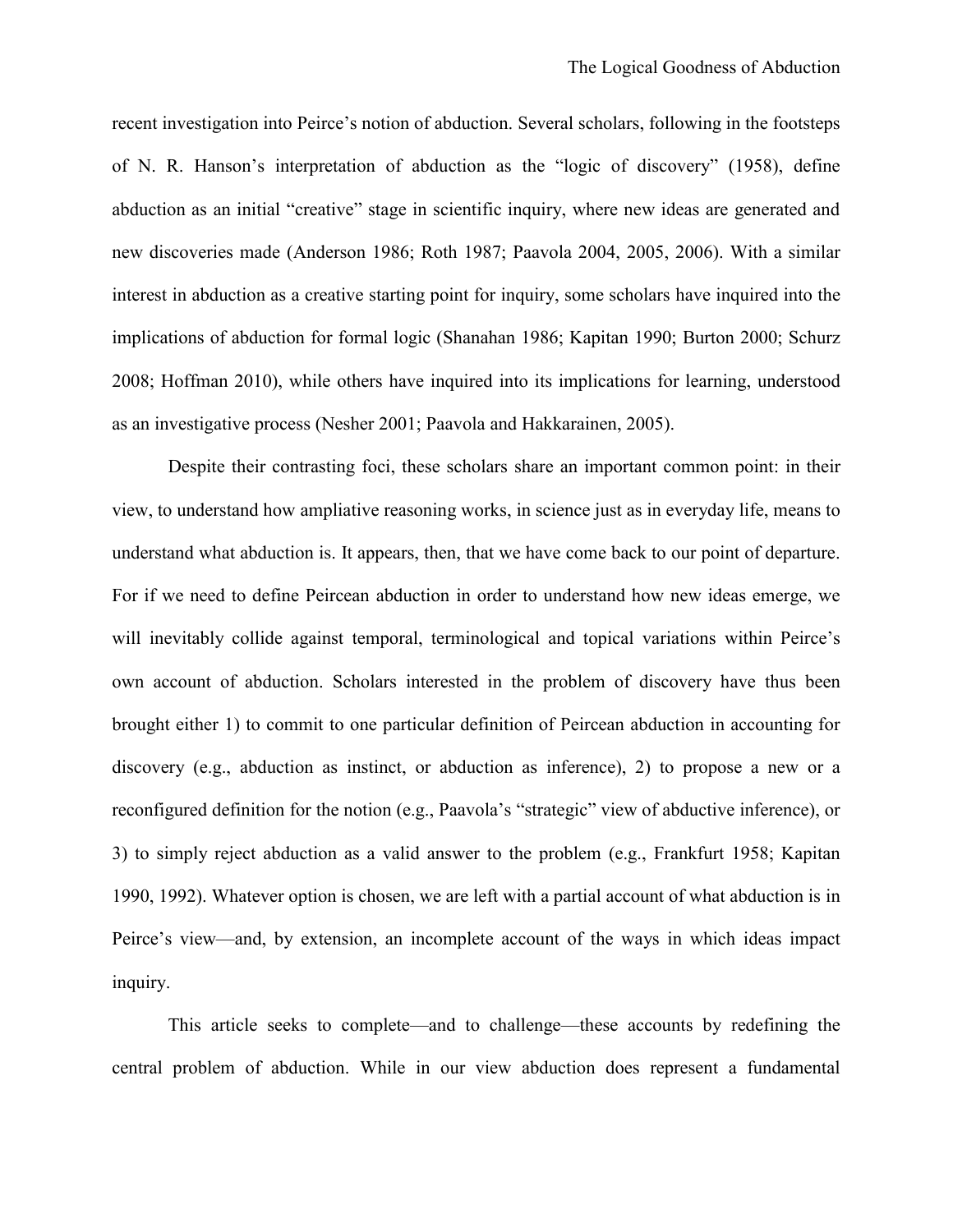epistemological problem, we will argue that it is not the problem of ampliative reasoning, i.e., how "new" ideas emerge in inquiry. It is, rather, in contrast with recent Peirce scholarship, the problem of logical goodness, i.e., how ideas fulfill their logical purpose. This question of logical goodness is insistently present in Peirce's 1903 Harvard Lectures on Pragmatism, where it traces a clear link between abduction and his maxim of pragmatism. Setting "logical goodness" as the central problem of abduction will therefore inevitably bring us to examine the scarcely explored link between pragmatism and abduction, and to reexamine previous interpretations of abduction in Peirce scholarship. Our argument will proceed in two main steps. First, we will examine the link between abduction, the maxim of pragmatism, and logical goodness in Peirce's Lectures on Pragmatism. This examination should highlight the ways in which Peirce's doctrine of pragmatism is entwined with his views on abduction, and in particular how the notion of logical goodness connects abduction to his pragmatism. Second, we will review previous interpretations of Peircean abduction to show, on one hand, how they have for the most part addressed a similar problem, but on the other, how our focus on logical goodness allows us to trace a more coherent and more accurate picture of abduction in Peirce's thought.

# **Pragmatism and the Logic of Abduction**

"If you carefully consider the question of pragmatism you will see that it is nothing else than the question of the logic of abduction." (5.196, 1903) <sup>2</sup> Peirce cannot be clearer on the close connection he sees between abduction and his doctrine of pragmatism. Yet the connection remains enigmatic. The enigma is due, in part, to the literalness with which he compares two terms whose meanings seem distant from one another, especially considering that they have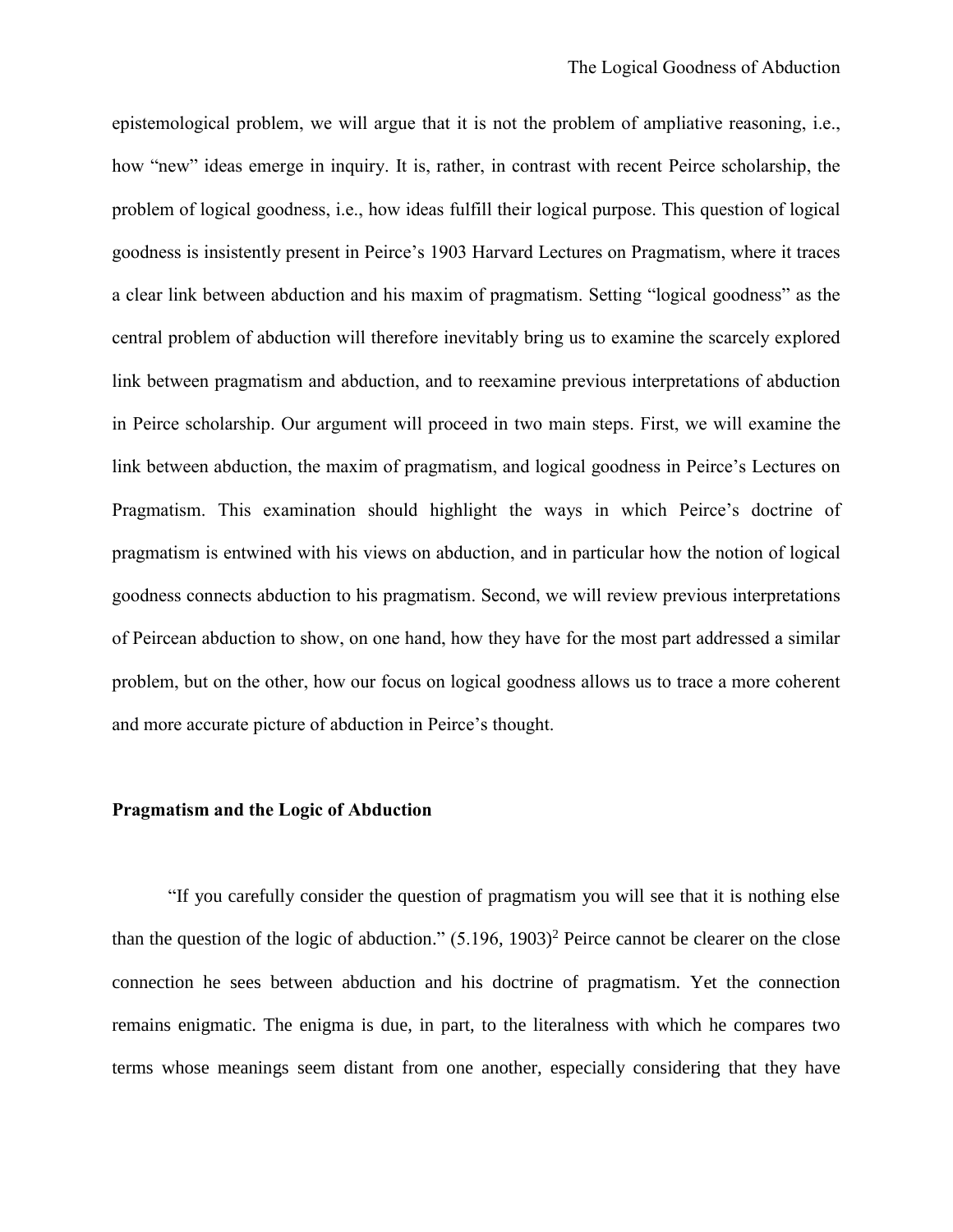evolved throughout his career. This difficulty can be overcome if we restrict ourselves to his 1903 Harvard Lectures on Pragmatism. The above quotation, which is taken from his seventh and concluding lecture, comes after six and half lectures in which he seeks to demonstrate the soundness of the maxim of pragmatism. As originally stated in 1878, the maxim is as follows: "Consider what effects, which might conceivably have practical bearings, we conceive the object of our conception to have. Then, our conception of these effects is the whole of our conception of the object."  $(5.402, W 3:266)^3$ 

Peirce presents the maxim in his first lecture (5.14-18), and thereafter his entire exposition is devoted to laying out basic assumptions about logic, assumptions which, we can safely assume, are meant to provide necessary conditions for the maxim to be sound.<sup>4</sup> These assumptions are distilled in three main propositions in his final lecture: (1) nothing is in cognition which has not been in perception; (2) perceptual judgments contain general elements; and (3) abductive inferences shade into perceptual judgments without clear demarcation (5.181). These tenets are not self-evident, of course, which is why Peirce tries to demonstrate their soundness in his six initial lectures. In his first three lectures, Peirce situates logic within his general classification of sciences. Logic, here, is embedded in two trichotomic schemes. First, it falls within what he calls "normative science," which includes esthetics, ethics and logic itself. Second, it falls within philosophy, which includes phenomenology, normative science and metaphysics (5.36-40). The important point, as R. K. Atkins (2006) remarks, is that these trichotomic schemes are based on a systematic replication of three universal categories— Firstness, Secondness, and Thirdness—where Firstness (i.e., what just "is"), Secondness (i.e., what acts and reacts, what "struggles" in the world), and Thirdness (i.e.. what is general, what has a "law-like" character) are successive and hierarchical stages (5.41-49, 66).<sup>5</sup>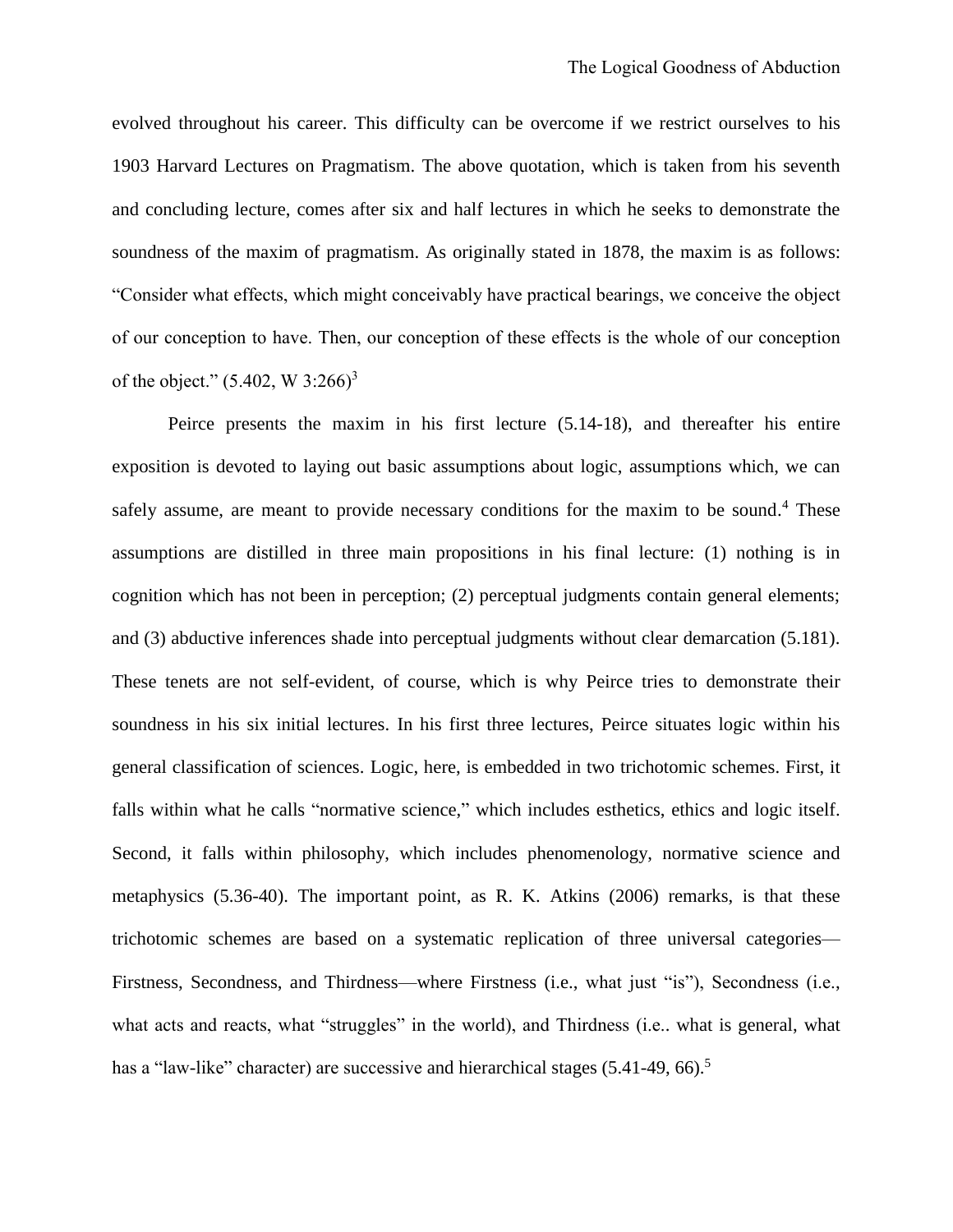After situating logic in his architectonic system, Peirce sets out to define its limits. In its simplest formulation, logic is defined as "the doctrine of what we ought to think" (5.35). It involves, according to Peirce, a controlled act of thought (5.108). Thus, we cannot criticize uncontrolled cognitions in logical terms, just as we cannot "pronounce the growth of [our] hair to be morally good or bad." (5.109; see also 5.157) When we begin to control our thoughts, we begin to be logical beings, and only then can we define what is and is not logically sound, including the maxim of pragmatism. The question becomes, now, what is the threshold between control and non-control, between logic and pre-logic? According to Peirce, the threshold lies in perceptual judgment (5.115, 116, and 142; see Burton 2000, 150). A perceptual judgment is, in Peirce's terms, "an act of formation of a mental proposition combined with an adoption of it or [an] act of assent to it." (5.115) In this initial sense, perceptual judgments seem capable of possessing an inferential structure, which would make them logical operations. In practice, however, perceptual judgments are fundamentally uncontrollable, which makes them impervious to logical criticism. According to Peirce, this dual character makes perceptual judgment an irrevocable foundation for all knowledge about the world (5.116 and 142; see Nesher 2001 and 2002). In possessing a quasi-inferential structure, perceptual judgments are "convertible" into logical statements, while in being uncontrollable, they remain outside the purview of logical criticism.

To demonstrate how perceptual judgments act in quasi-inferential ways<sup>6</sup> while simultaneously remaining , uncontrollable, Peirce uses two examples. First, he shows how it remains impossible to correct our perceptual judgment about a wall when, initially, we think that it is clean and, upon closer examination, we see that it is soiled (5.142). We can infer *a posteriori* that the wall has been soiled the entire time, yet we cannot correct our initial perceptual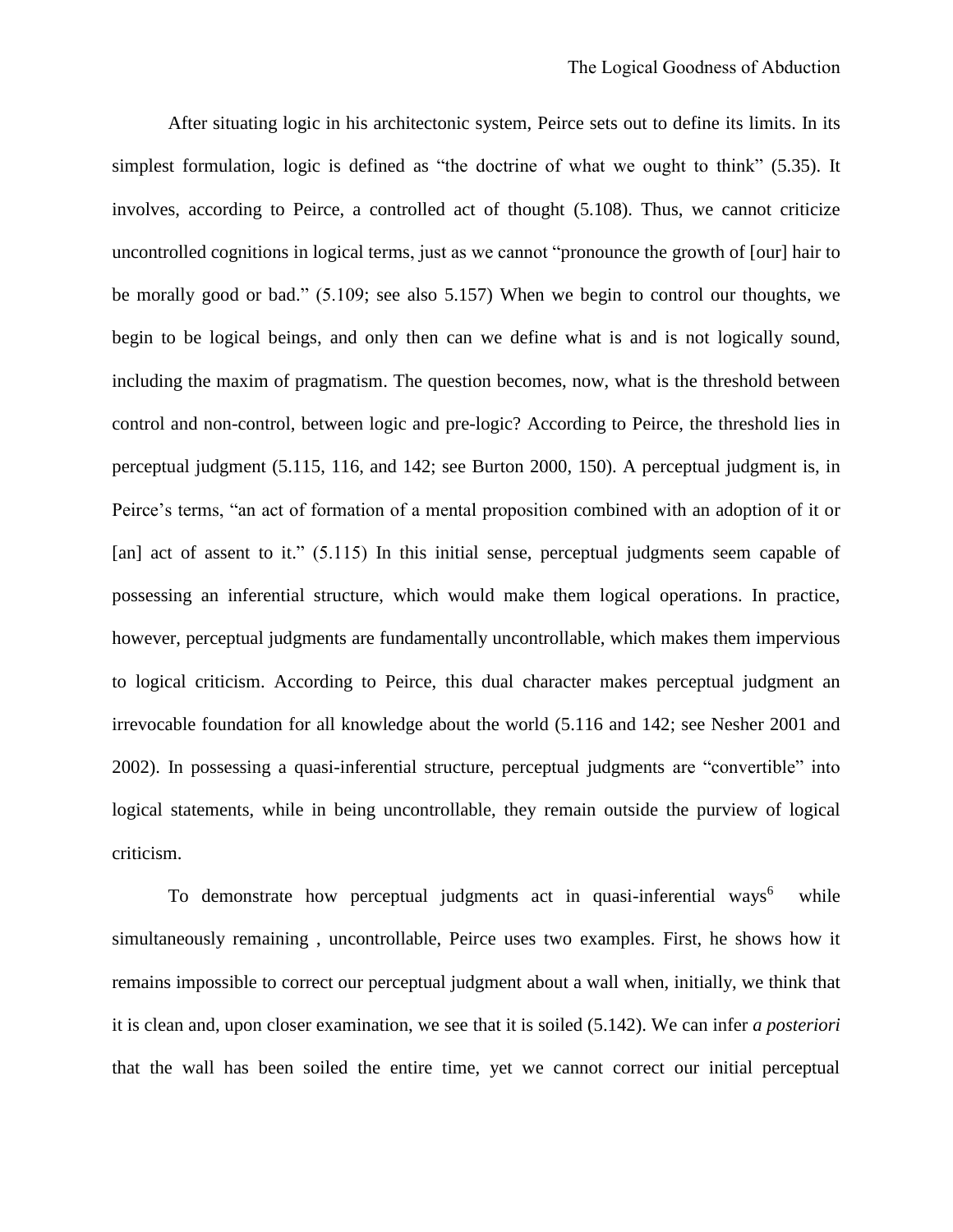judgment in the same way, i.e., we cannot say we had seen that the wall was soiled even as our only perceptual evidence for our first judgment indicates the contrary. Peirce makes a similar argument with visual illusions, where a percept (a line drawing) triggers an initial perceptual judgment (that we see a stone wall) but upon closer examination triggers a revised perceptual judgment (that we see a continuous line drawing), and that revision cannot cancel our initial perceptual judgment (5.183). These examples show how perceptual judgments are uncontrollable while remaining "convertible" into inferential thinking *if*, for any reason, we are brought to logically revise our uncontrollable judgments.

The "if" is crucial here, since, in both examples, perceptual judgments remain uncontrollable until the percept presents itself under a different light to human cognition. Peirce remains unclear, however, on the logical, i.e., cognitively controlled, conditions under which this change in perception occurs, and this probably means that the passage from perception to inference in perceptual judgment is itself uncontrollable, at least in its instigation. Thus, in the absence of logically controlled conditions under which one can trigger the passage from perception to inference, the proposition that perceptual judgments are simultaneously uncontrollable and quasi-inferential seems justified, in the last analysis, by the fact that perceptual judgments *do* oscillate, in uncontrollable fashion, from uncontrolled perception to controlled inference (5.186). 7

According to Peirce, then, there is no sharp demarcation between perceptual judgment and abduction (5.181 and 184). In fact, both perceptual judgments and abduction oscillate between an inferential mode, where we inquire into our world in quasi-deductive steps, and an uncontrolled mode, where our minds become "naturally" or "instinctually" imbued with accurate perceptions/suggestions. The only distinction, in Peirce's view, is that perceptual judgments are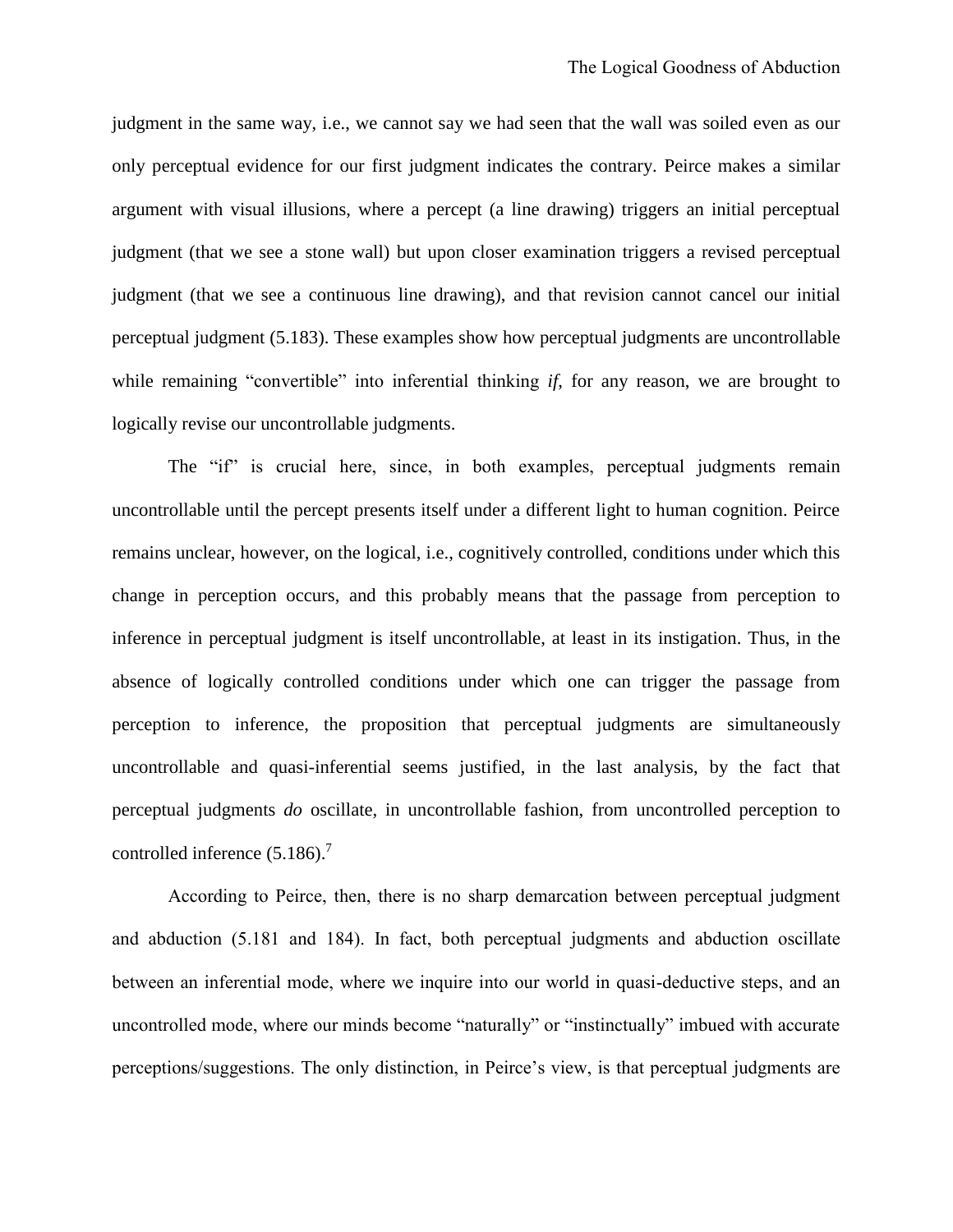*fundamentally* uncontrollable, while abduction remains a controlled logical operation and thus falls under the purview of logical criticism (5.186). In a weak sense, the link between perceptual judgments and abduction offers a possible connection between pragmatism and abduction. The maxim of pragmatism is premised upon the fact that all of our knowledge about the world is ultimately acquired through perception, and this explains, among other factors, why no cognitive conception is possible outside possible practical effects given in perception. As Peirce argues, however, there remains a gap between "uncontrolled" perception and "controlled" cognition, a gap which is bridged, primarily, by the lack of a stark distinction between perceptual judgments and abduction. This solution explicates one possible link between abduction and pragmatism: abduction is a necessary condition for the truth of pragmatism, because it is an intermediary stage between perception and cognition.

Nevertheless, it remains difficult to understand why the question of pragmatism would be, literally, the question of the logic of abduction (5.196). That these are the same question points towards another link. In his 1903 Lectures, Peirce insistently comes back to the idea of "logical goodness." It is not "logical validity," *per se*, because validity is an affair of (deductive) reasoning, as he indicates in his fifth lecture (5.146). The idea of logical goodness is difficult to define in straightforward manner, as Peirce himself remains cryptic on the matter. We can say, however, that goodness is attributed to ideas or statements *which fulfill their purpose in the world* (5.197). The question becomes, then, what purpose do ideas or statements have? To answer the question, we need to refer to the *situation* in which these ideas/statements are produced. The idea of global warming, for example, will have a very different purpose when it is invoked by a politician making a public statement than when it is invoked by a climatologist as an explanatory hypothesis. The goodness of the idea is different in each case. For the politician,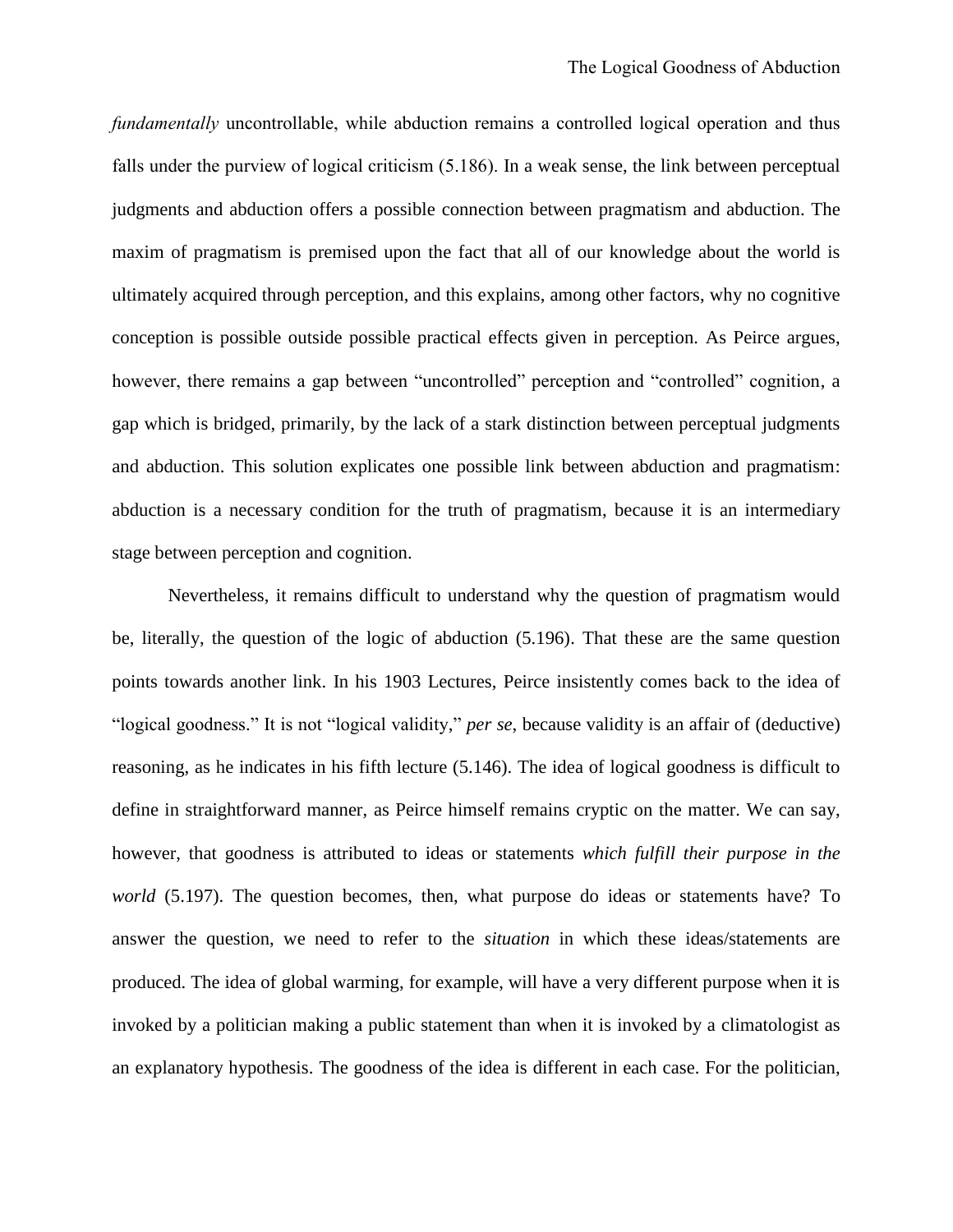the idea of global warming is good when it fulfills its *political* purpose, e.g., to rally voters in an electoral campaign. For the climatologist, the idea of global warming is good when it fulfills its *logical* purpose, e.g., to provide an explanation for multiple observations about climate.

When Peirce talks about the *logical* goodness of abduction, then, he is attributing goodness to those ideas or statements which, having emerged in abductive reasoning, fulfill the *logical* purpose of abduction. According to Peirce, abduction generates explanatory hypotheses which aim, "through subjection to the test of experiment, to lead to the avoidance of all surprise and to the establishment of a habit of positive expectation that shall not be disappointed." (5.197) In simpler terms, the purpose of abduction is to provide hypotheses which, when subjected to experimental verification, will provide true explanations. To be sure, this purpose is intimately linked with Peirce's views on the scientific method, views which, as we will see later, set abduction as an initial stage in a scientific process whose concluding stage, viz., experimental verification, only leads to the establishment of truth "in the long run" of experience (5.199; see also 6.534, c.1901, and Mullins 2002, 203).

It suffices to remark, for now, that essentially, the logical goodness of abduction corresponds to the logical goodness of the maxim of pragmatism (5.196). Given what we indicated above, the maxim of pragmatism should have logical goodness if it produces ideas or statements which fulfill its logical purpose. In his Lectures on Pragmatism, Peirce defines two complementary purposes for his maxim: (1) to get rid of unclear ideas in logic, and (2) to lend support to ideas that are already clear  $(5.206)$ . Thus, pragmatism is "good" when it produces *clear* ideas or statements, i.e., ideas or statements the possible practical effects of which constitute their entire meaning.<sup>8</sup> We can see a parallel here between the maxim of pragmatism and abduction. While abduction seeks to provide "good" hypotheses which, through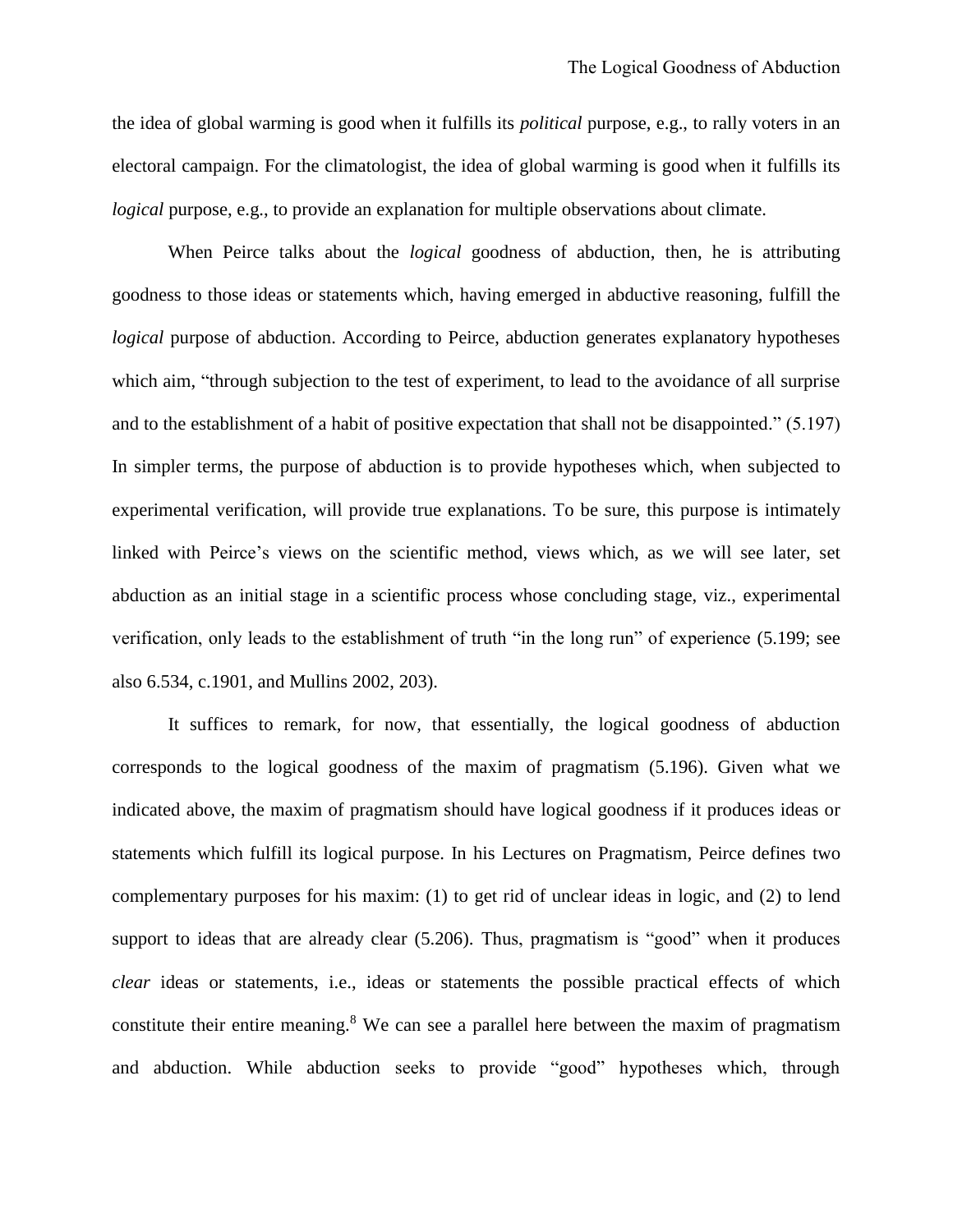experimentation, will lead to true explanations, pragmatism seeks to provide "good" ideas which, through ordinary experience, will lead to true representations. Both "true" representations and "true" explanations are to be understood, as Mullins perspicaciously remarks, as sustainable belief-habits, that is, as recurring settlements of belief about the world which rely on experientially or experimentally verifiable statements (2002, 203-204; see also Peirce's "The Fixation of Belief," 1877). When we argue, then, that the goodness of pragmatism is essentially identical to the goodness of abduction, we are referring precisely to their similar logical purpose, i.e., the establishment of sustainable belief-habits.

The question now becomes: what properties do "good" ideas or statements have? How do "good" ideas establish sustainable belief-habits? This is, we argue, the central problem of abduction. Peirce's discussion of the subject merely hints towards a possible answer. These hints are contained, as Mullins signals (2002, 201), in the following passage:

What is good abduction? What should an explanatory hypothesis be to be worthy to rank as a hypothesis? Of course, it must explain the facts. But what other conditions ought it to fulfill to be good? The question of the goodness of anything is whether that thing fulfills its end. What, then, is the end of an explanatory hypothesis? Its end is, through subjection to the test of experiment, to lead to the avoidance of all surprise and to the establishment of a habit of positive expectation that shall not be disappointed. Any hypothesis, therefore, may be admissible, in the absence of any special reasons to the contrary, provided it be capable of experimental verification, and only insofar as it is capable of such verification. This is approximately the doctrine of pragmatism. (5.197)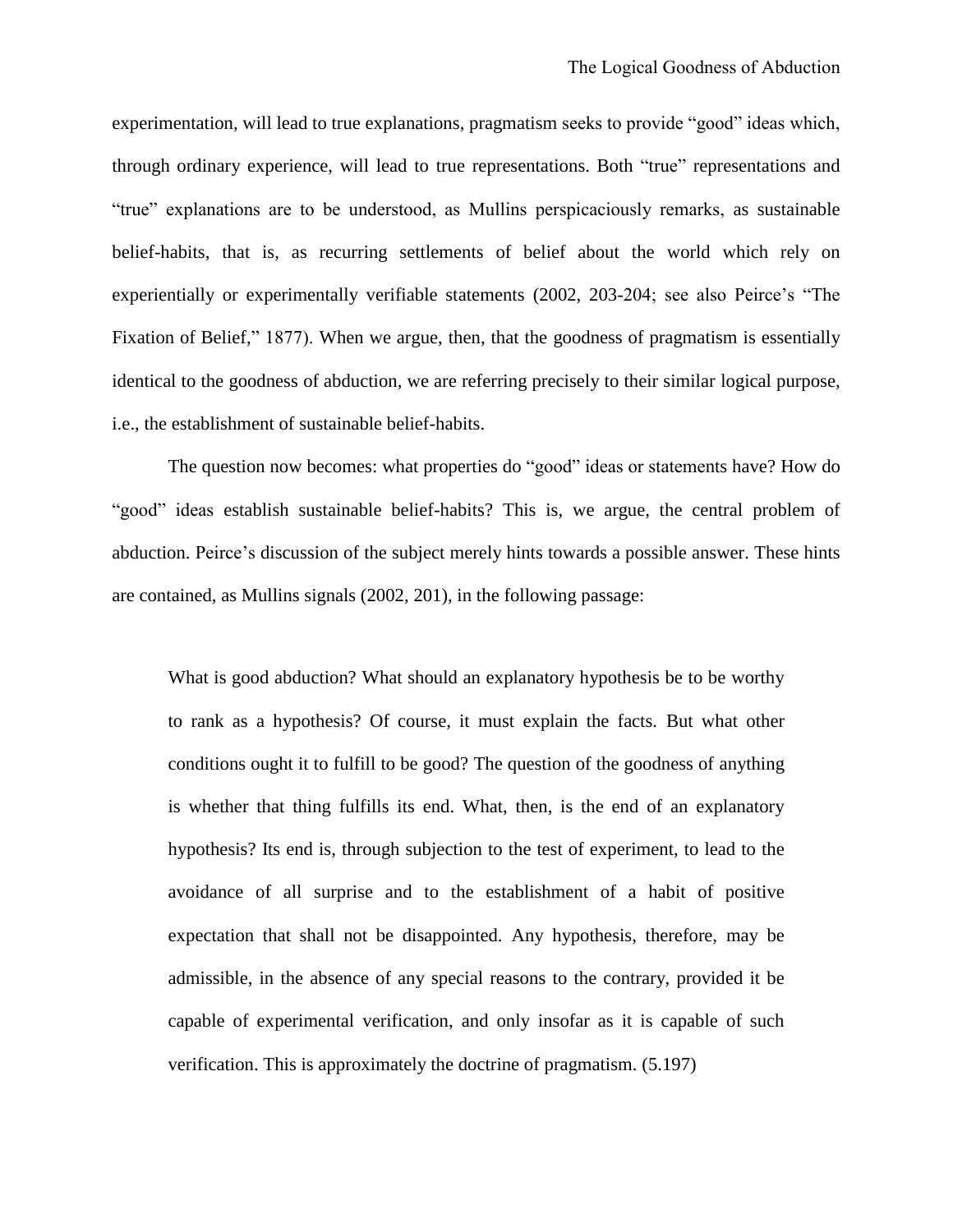We can gather, from this excerpt, that a good hypothesis, as obtained through abduction, has two main characters: first, it must *explain* given facts; second, it must be susceptible to future *experimental verification*. There remains, however, another implicit character to good hypotheses, a character which is not mentioned in the passage just quoted. In order to be logically good, a hypothesis needs to account for given facts in a *clear* manner, that is, it needs to provide explanations with distinguishable practical effects (Mullins 2002, 201). The main reason for this is simply that when a hypothesis is tested, one needs to confirm or disconfirm its true conceptual content: if the hypothesis is "unclear," testing will only confirm or disconfirm some similar yet confused conception, with no hope of detecting that confusion except in another (abductive) search for clear explanations. This is perhaps another reason why the question of pragmatism would be, literally, the question of the logic of abduction (5.196). Just as pragmatism seeks to provide *clear* representations of the world, abduction seeks to provide *clear* hypotheses, except that—and herein lies abduction's distinctive character—these hypotheses need to explain given facts with an eye on future experimental verification. To summarize, then, a "good" idea, as generated in abduction, would have three main properties if we follow Peirce's reasoning: 1) it needs to be *clear*, i.e., it needs to have distinguishable practical effects; 2) it needs to *explain* available facts; and 3) it needs to be liable to *future experimental verification*.

### **Understanding Peircean Abduction: The Problem of Logical Goodness**

We have indicated in our previous discussion what the logical goodness of abduction is concerned with and how it inherently relates to the logical goodness of the maxim of pragmatism. We have specified, furthermore, what properties logically "good" ideas in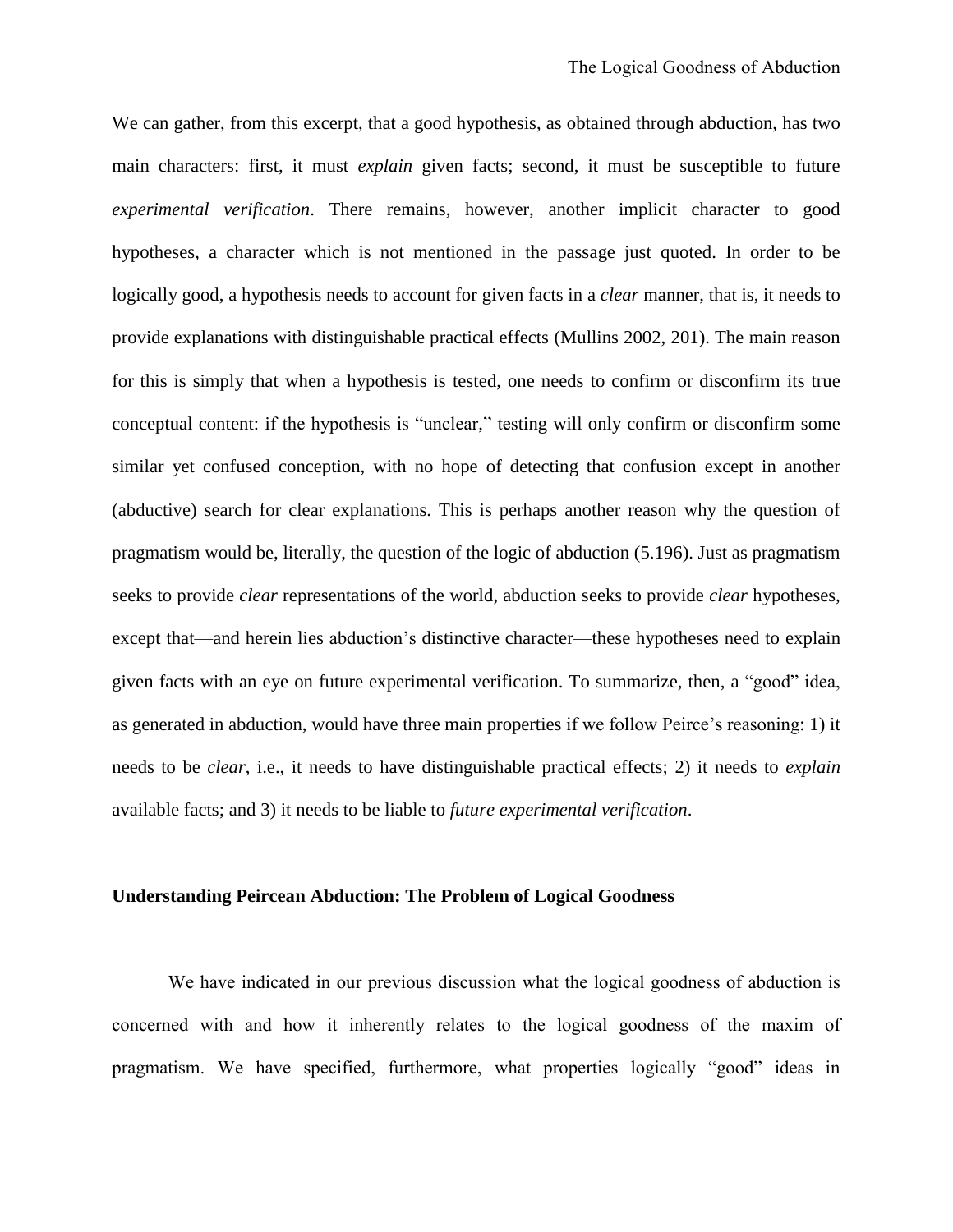abduction, i.e., "good" hypotheses, should possess according to Peirce's view. It is now important to show how our views on abduction relate to, and, more importantly, how they are distinct from, prevailing views about abduction as a matter of ampliative reasoning. To engage in this demonstration, we will first present an overview of major interpretations of Peircean abduction in Peirce scholarship and show how these interpretations fit within the problem of ampliative reasoning. We will then explain how the problem of ampliative reasoning misplaces the central question of abduction, i.e., the question of its logical goodness. Finally, we will indicate how a focus on logical goodness allows us to understand Peircean abduction, under its different interpretations, in a more coherent way.

We need to insist, before we start, that there is a central temporal division within Peirce's reflections on abduction. As Paavola succinctly puts it, we may distinguish between an *early* Peirce (1860s-1890s) who "emphasized abduction as an evidencing process with a syllogistic interpretation" and a *late* Peirce (1890s-1910s) who "emphasized a methodological process where abduction is especially related to the first stages of inquiry" (2011, 253). While Peirce himself did not perceive any radical discontinuity between his earlier and later views (2.102, 1902; 8.227, c.1910), his shift from formal syllogistics to a science-oriented view of logic is thought by some scholars to have impacted his views on abduction (Fann 1970; Thagard 1977; Minnameier 2004). From his earliest writings (e.g., his *Journal of Speculative Philosophy* series, 1868-1869), Peirce famously distinguishes between three types of inference—although, as we contend, his earlier division undergoes serious modifications in his later writings.

The early types of inference are (1) *deduction*, which is responsible solely for deriving necessary conclusions from given premises; (2) *induction*, an ampliative mode of reasoning uniting multiple observations under one general rule; and (3) *hypothesis*, or *hypothetical*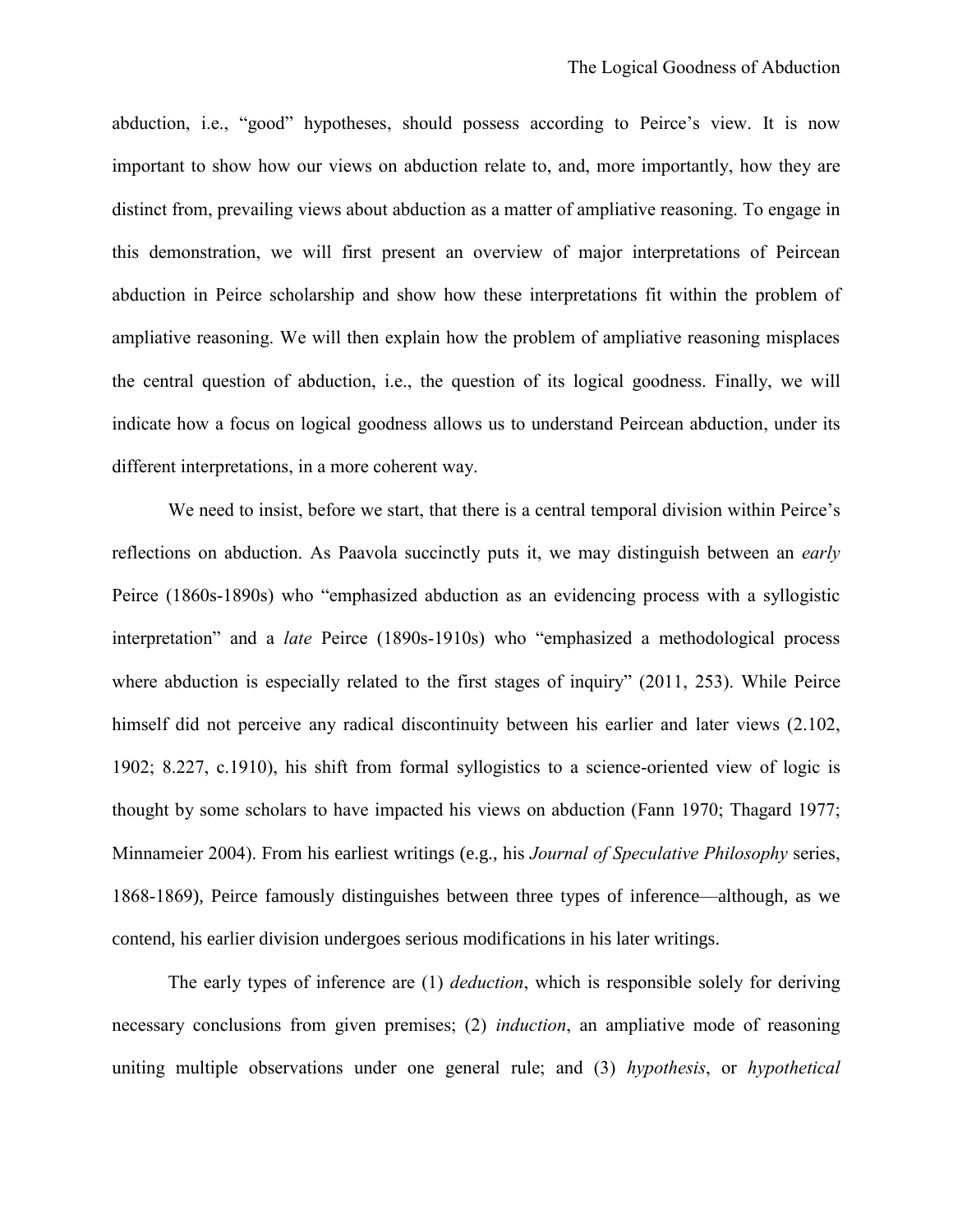*inference* (2.706-707, W 4:419-420, 1883), which designates another ampliative mode of reasoning whereby multiple observations "called for by one occasion get united in a general idea which is called out by the same occasion" (6.146, W 8:152, 1892; see also 2.623-625, W 3:325, 1878; 5.145, 1903). The later logical types, as defined in Peirce's 1903 Lectures on Pragmatism, are 1) *abduction*, which consists in "studying facts and devising a theory to explain them"  $(5.145)$ —it is, in other words, "the process of forming an explanatory hypothesis"  $(5.171)$ ; 2) *deduction*, which derives necessary consequences from adopted hypotheses in order to create testable statements (5.145 and 161-163); and 3) *induction*, which consists in the experimental testing of statements deduced from initial hypotheses (5.168-170).

Aside from terminological variations, the main difference between Peirce's early and late divisions of logic lies in his shifting stance on logic itself. While his early writings confine logic to rigid syllogistic formulations, his later writings redefine logic in terms of scientific inquiry. According to K. T. Fann, Peirce came to consider science as a paramount logical method that goes beyond mere syllogistics (1970, 17-28). The crucial change in Peirce's late division of logic is that abduction, deduction, and induction fulfill specific functions distributed on a temporal scale: not only does each stage develop "in time," it also develops with an awareness of the entire temporal unfolding of scientific inquiry. Thus, the generation of possible explanations in abduction unfolds "in time," while remaining responsive to the *in futuro* imperative of scientific experimentation, such that no hypothesis can be adopted *except if* it is liable to future testing and (re)confirmation (6.525-526, c.1901; 7.220, 1901).

This is not the case with hypothetical inference, whose sole import is to conjecture, in syllogistic manner, about supervening "cases" or events. The syllogistic nature of Peirce's early logic is well illustrated in "Deduction, Induction and Hypothesis" (1878), where we are shown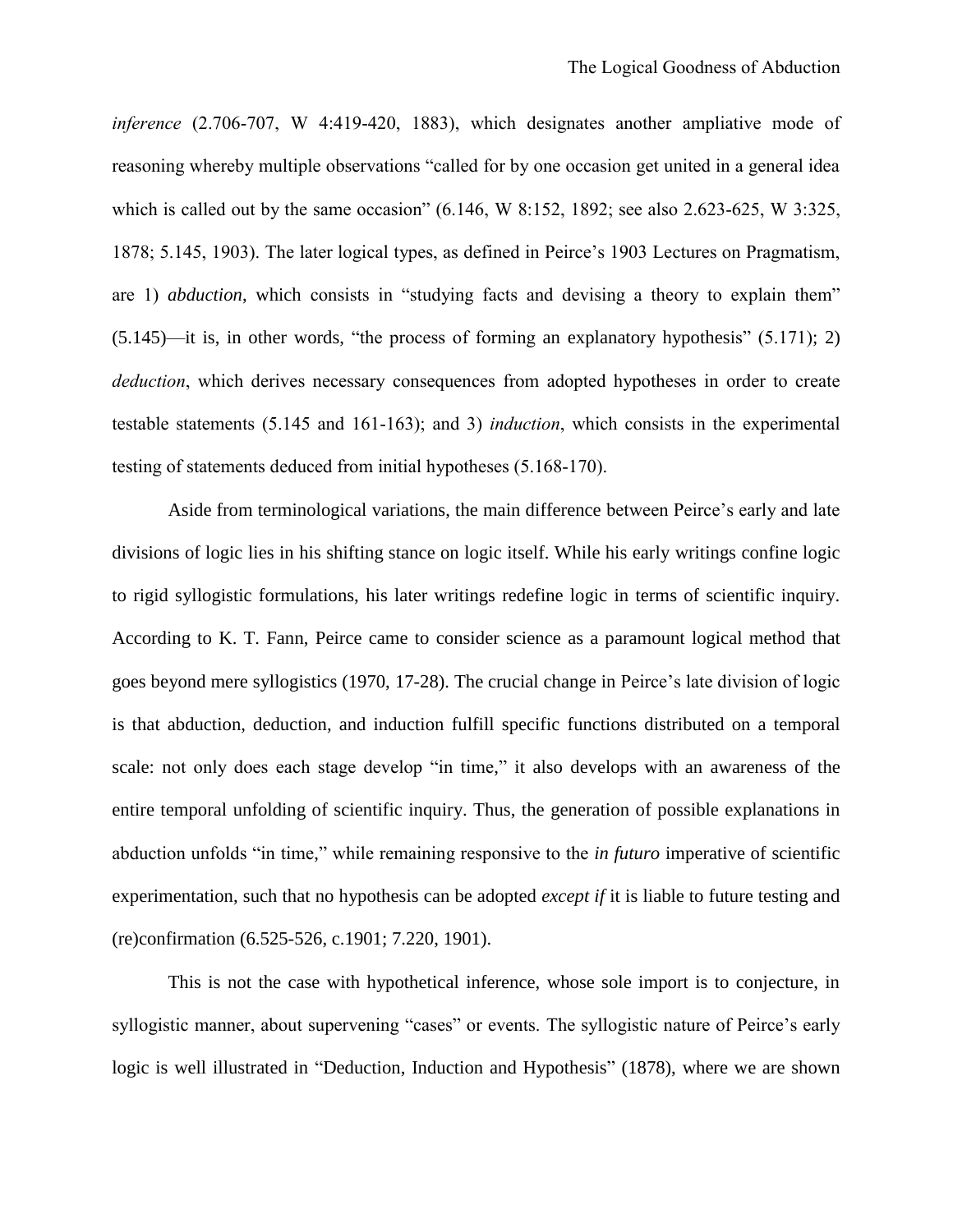how different types of inference would construe the origin of white beans on a counter (2.623, W 3:325-326):

## **DEDUCTION**

*Rule*.—All the beans from this bag are white.

*Case*.—These beans are from this bag.

.·. *Result*.—These beans are white.

# **INDUCTION**

*Case*.—These beans are from this bag.

*Result*.—These beans are white.

.·. *Rule*.—All the beans from this bag are white.

#### **HYPOTHESIS**

*Rule*.—All the beans from this bag are white.

*Result*.—These beans are white.

.·. *Case*.—These beans are from this bag.

This example shows how Peirce originally conceived of induction and hypothesis as weak inferential forms with a similar syllogistic structure as deduction, albeit without its truthpreserving property. In induction, we infer to a general rule from several cumulated results; in hypothesis, we infer to a local explanation based on a posited general rule and cumulated results (2.706-707, W 4:419-420, 1883; HP 2:878-879, 1900). As the later Peirce recognizes (2.102,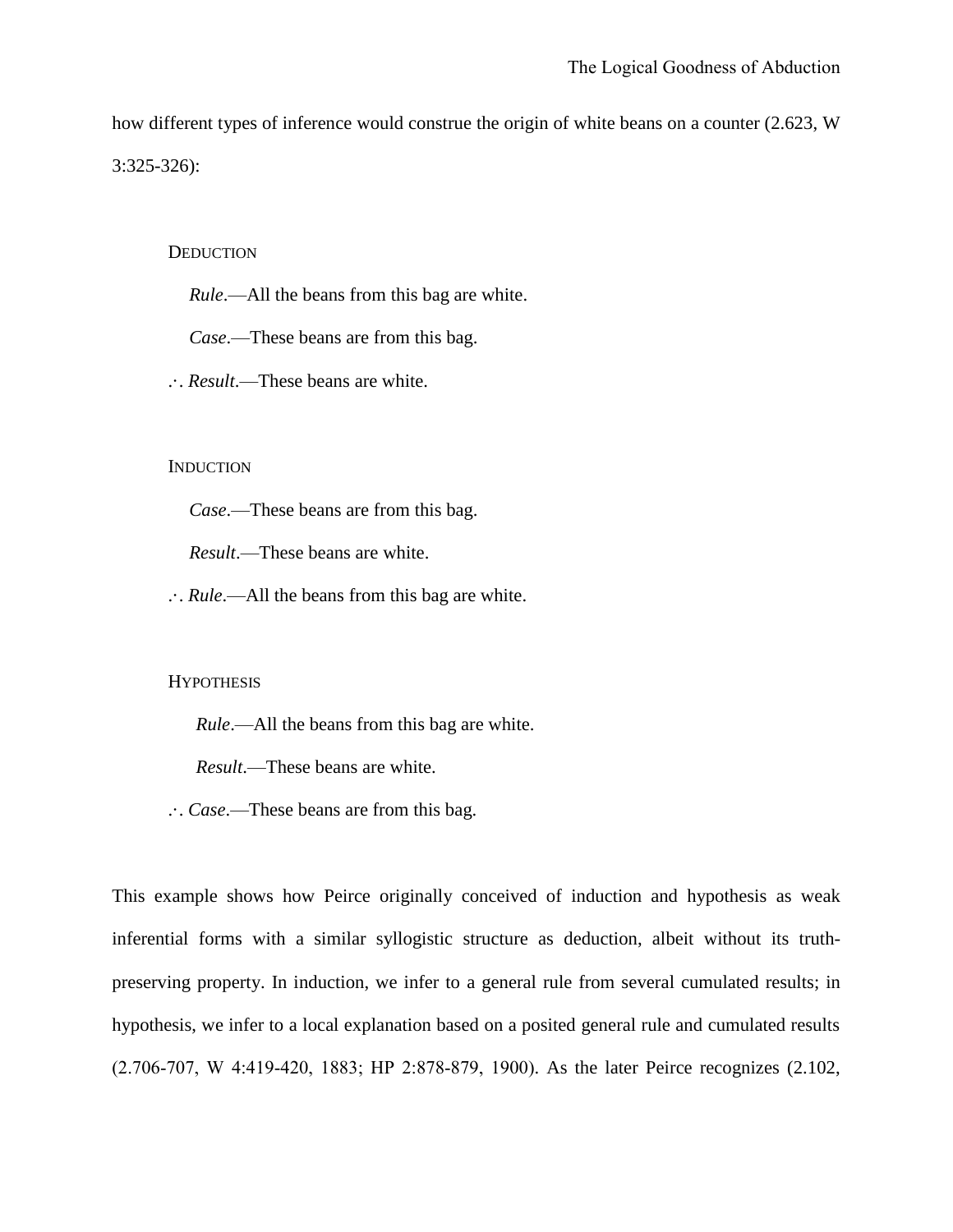1902; 8.227, c.1910), his early notions of induction and hypothesis are easily confused with one another. Both logical operations are "unclear," in pragmatist terms, since their practical effects are essentially similar: in induction, we infer to a general explanation from a series of results; in hypothesis, we infer to an explanation about a given case from available results and a conjectured general rule. The difference, here, is only one of degree: an induction is an inference to a rule; a hypothetical inference is an inference to a rule *about* an occurrence, or in Peirce's own words, "an induction from qualities" (6.145, W 8:151, 1892). In his later writings, Peirce solves the problem by making induction a method of experimental verification leading to the establishment of truth in its long-term application (5.168-171, 1903; 7.110, 1903; see Burks 1946, 302; Anderson 1986, 150-151). Conversely, as Thagard remarks, Peirce's solution involves a weakening of hypothetical inference into a semi-inferential/semi-instinctual faculty called "abduction" (1977, 121).

Peirce's early writings on hypothetical inference implicitly raise a question which has become central in contemporary scholarship on Peircean abduction (Anderson 1986; Shanahan 1986; Roth 1987; Kapitan 1990, 1992; Hintikka 1998; Minnameier 2004; Paavola 2004, 2006). How do *new* ideas emerge in inquiry? In his 1903 Lectures on Pragmatism, Peirce insists that abduction, and *only* abduction, can generate new ideas, asserting that "[a]ll the ideas of science come to it by the way of Abduction"  $(5.145)^9$  and that abduction is "the only logical operation which introduces any new idea" (5.171). We may ask, therefore, how exactly does abduction generate new ideas? Peirce is evasive in his answers. In fact, his evasiveness has prompted two general interpretations of his intended answer. In the first interpretation, new ideas emerge from what we can call "abductive inference," the most common form of which is stated in the following syllogism: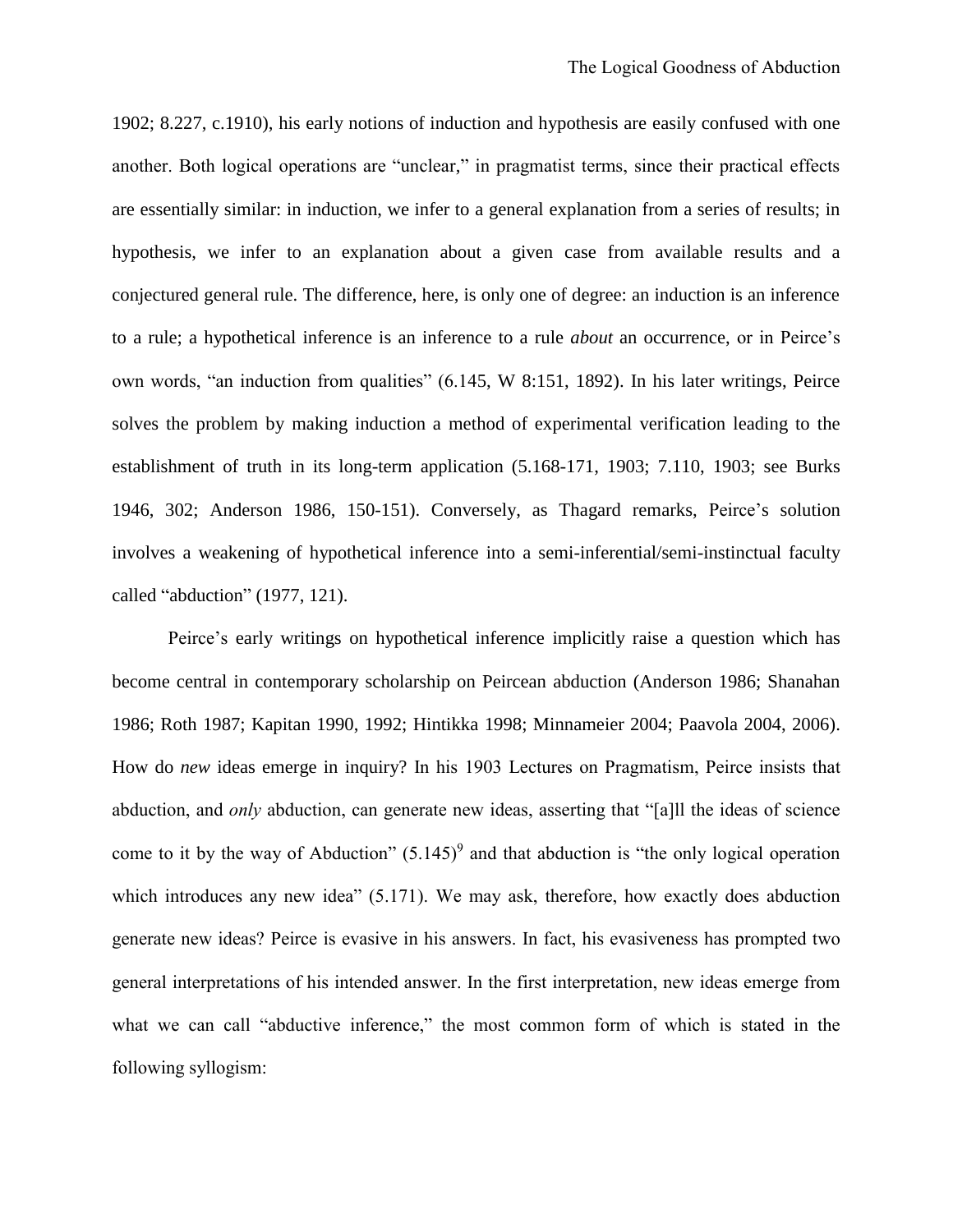The surprising fact, C, is observed;

But if A were true, C would be a matter of course,

Hence, there is reason to suspect that A is true.  $(5.189)$ 

In a second interpretation, new ideas emerge from abductive instinct, an innate human faculty designed to guess explanations in more or less accurate ways (5.173; see also 1.81, c.1896).

In its inferential form, abduction looks like a "logic of discovery," a logical way to generate new conjectures about given scientific objects (Burke 1946, 302; Hanson 1958; Paavola 2004, 2006). A surprising phenomenon is observed; there is a need to explain it; we conjecture an idea "A" to explain it; we conclude that "A" is a proper hypothesis because it explains given facts. As Frankfurt first remarked (1958, 596-597), the conclusion of an abductive inference is not necessarily a new idea in inquiry: rather, abductive inference provides a (weak) logical justification for the adoption of known propositions as hypotheses. Nevertheless, in "Abduction as a Logic and Methodology of Discovery" (2004), Paavola seeks to show how, even understood as an inference, abduction can still generate "new" ideas. He starts by identifying two lines of criticism against abductive inference: (1) that its conclusion cannot generate new ideas, since conjectures are always already contained in its premises; and (2) that it lends itself to wild conjectures, the character of which is foreign to logical inference (2004, 268-269). Taking inspiration from Hintikka (1998), Paavola answers these criticisms by shifting focus from deductive inference to "strategic" inference (2004, 270). It does not matter whether abductive inference can posit irrational conjectures, or whether its conclusions are wholly original ideas, since abduction's main goal is to provide explanatory hypotheses for existing scientific puzzles.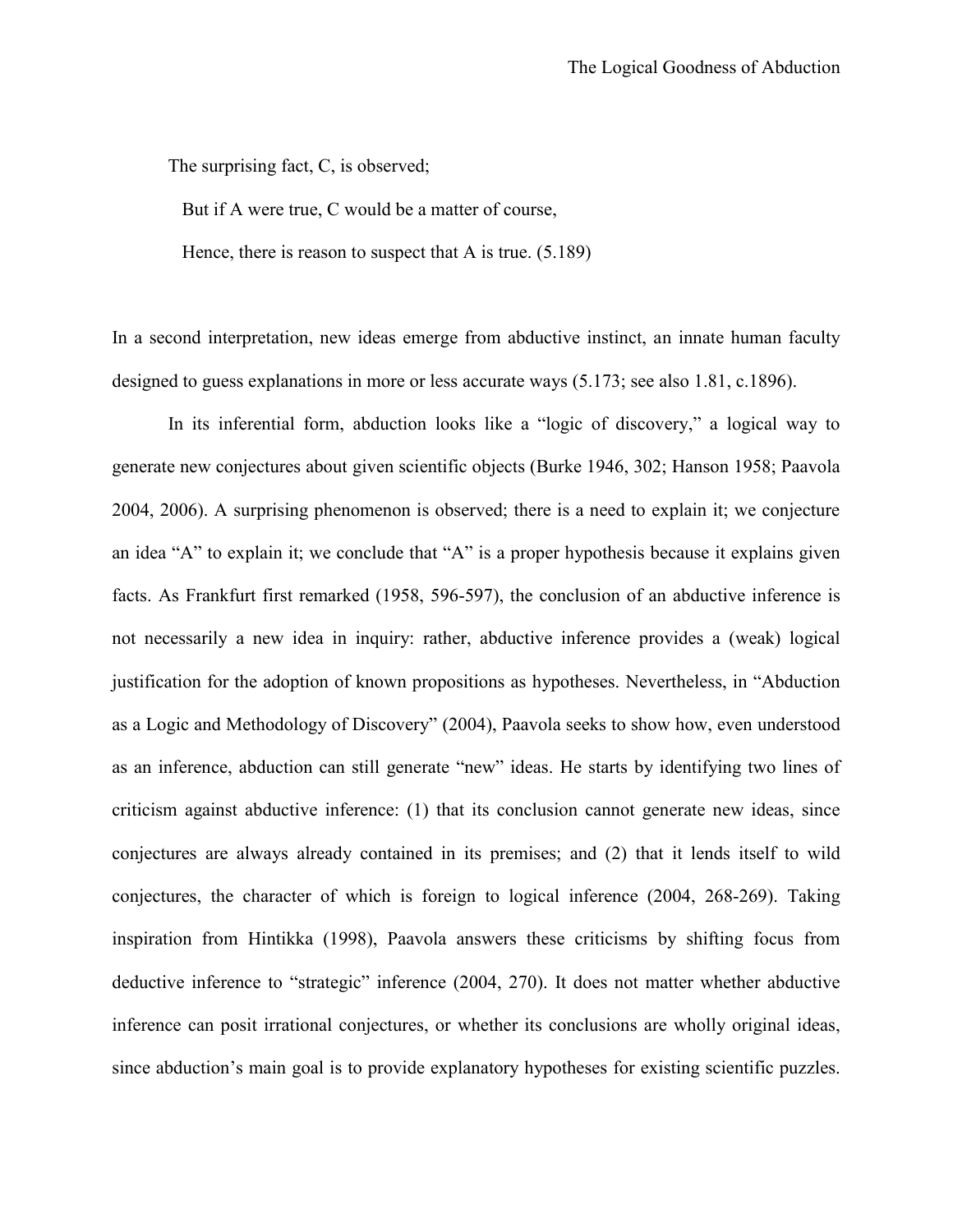Whatever explanation abduction might generate, then, the explanation needs to be "strategic," insofar as it needs to fit new or available data with background information about a given problem. Innovation, here, lies not in conjecturing new ideas in general, but in recognizing that "the hypothesis really is a viable way of solving this particular problem and that the hypothesis works more generally" (Paavola 2004, 273). In line with Hanson (1958), then, Paavola sees abduction as a way to analyze conceptual issues in scientific discovery, as opposed to providing a mechanical (or syllogistic?) recipe to generate ideas (2004, 272).

There remains, however, one critical objection to the argument about "strategic" abduction, which relates to the logical *validity* of abduction as inferential reasoning. <sup>10</sup> In his Harvard Lectures, Peirce viewed reasoning as being "logically valid" when it is *necessary*, i.e., when it leads to unequivocal conclusions from given premises regardless of "psychology" or of what anyone might think about it (5.146). To understand the validity of reasoning means, in this view, to understand in what way it is necessary. Peirce therefore insists that "while Abductive and Inductive reasoning are utterly irreducible, either to the other or to Deduction, or Deduction to either of them, … the only *rationale* of these methods is essentially Deductive or Necessary." (5.146) The problem here is that abductive reasoning is not necessary. Abduction, as hypothetical inference, is ampliative: even on the assumption that its premises are true, its conclusions are uncertain insofar as they suggest ideas whose contents are not entirely given in those premises (5.145 and 171). To argue that abduction is logically "valid" in Peirce's sense would therefore be to maintain that ampliative reasoning is *literally* a form of necessary reasoning – unless abduction is not logically "valid,, or unless it is fusible with deduction or induction. Peirce is disinclined to admit either eventuality, which makes it difficult to understand in what way abductive inference is a "valid" form of reasoning.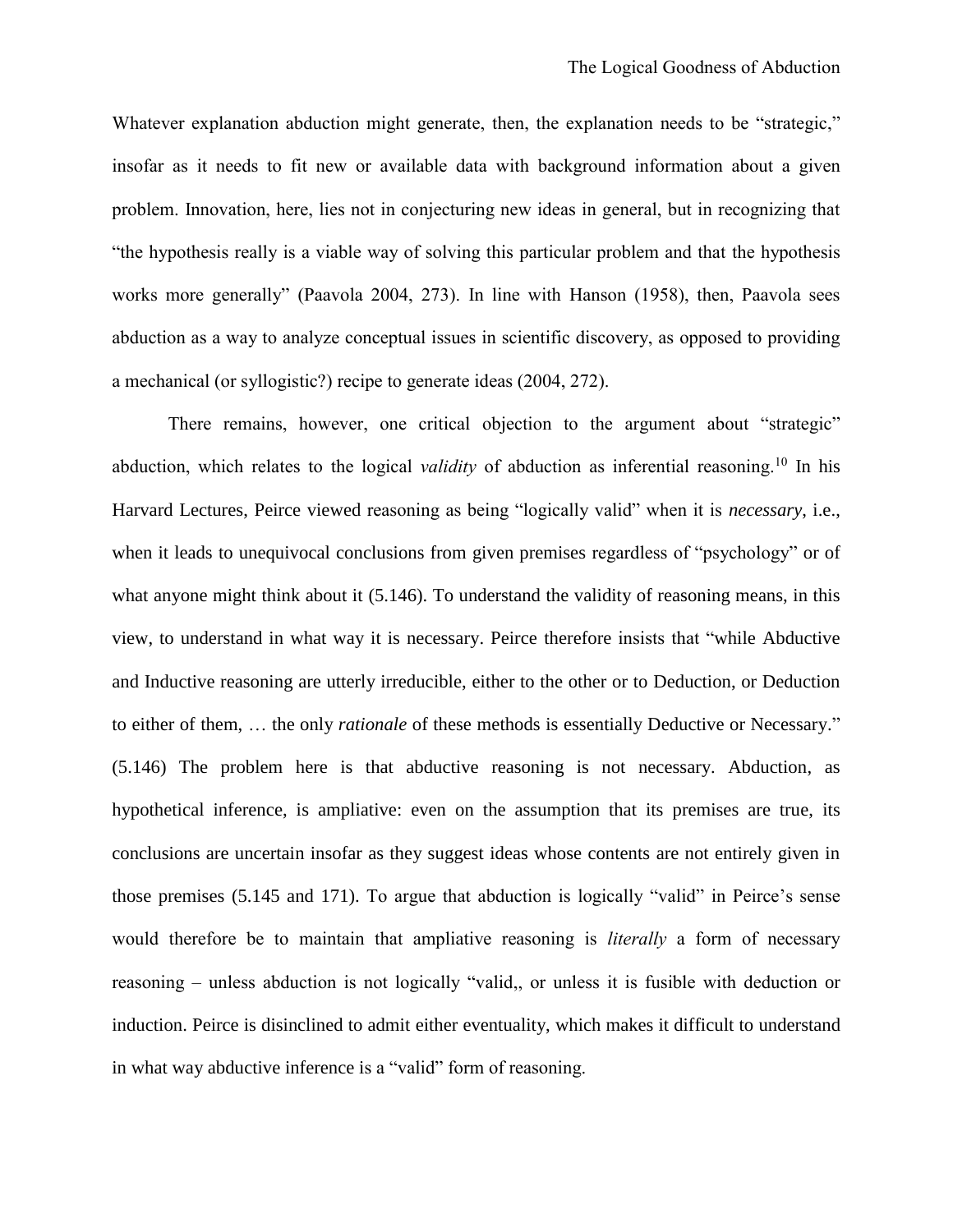In fact, and as Peirce himself recognizes, there is little to justify the validity of abduction. It needs no (deductive) reason, since it "merely offers suggestions." (5.171) This "desperate" justification for abductive inference has pushed some commentators to stress abductive instinct, or "insight,"<sup>11</sup> as a more probable foundation for Peirce's views on abduction (Shanahan 1986, 453; Kapitan 1992; Minnameier 2004). Since abduction *needs* to somehow generate conjectures about the world, these conjectures *have* to arise, somehow, from our guesses about the world (5.171). Peirce often insists that abduction, and, in particular, what he calls "retroduction," is no more or less than guessing (6.531, c.1901; 7.219, 1901; R 692, 1901; R 293, c.1906; NEM 3:203-204, 1911;). However, he did not mean to equate abduction with mere intuition or "chance-guessing." This instinct is to be understood, rather, as "a certain Insight, not strong enough to be oftener right than wrong, but strong enough not to be overwhelmingly more wrong than right, into the Thirdnesses … of Nature." (5.173) It is a natural disposition to correctly guess at general laws, that is to say, to attune our logical understanding of natural laws to their actual functioning (1.81). As several commentators have remarked, Peirce offers different evolutionary and metaphysical justifications for the existence of abductive instinct (Shanahan 1986; Roth 1987; Paavola 2005).<sup>12</sup> The key point is that abductive instinct does not randomly conjecture new ideas: it conjectures a link between Thirdness in nature and Thirdness in reasoning (which is, in Peirce's architectonic system, logic itself). This "new" link impinges upon us like an "insistent Idea," a "force majeure" (5.581, RLT 170): it falls outside logical control.

We can argue here, as Anderson contends, that abductive instinct provides a necessary, albeit insufficient, condition to make abductive inference work (1986, 158-162). In other words, if we are able to discern whether an idea is liable to explain a particular phenomenon, it is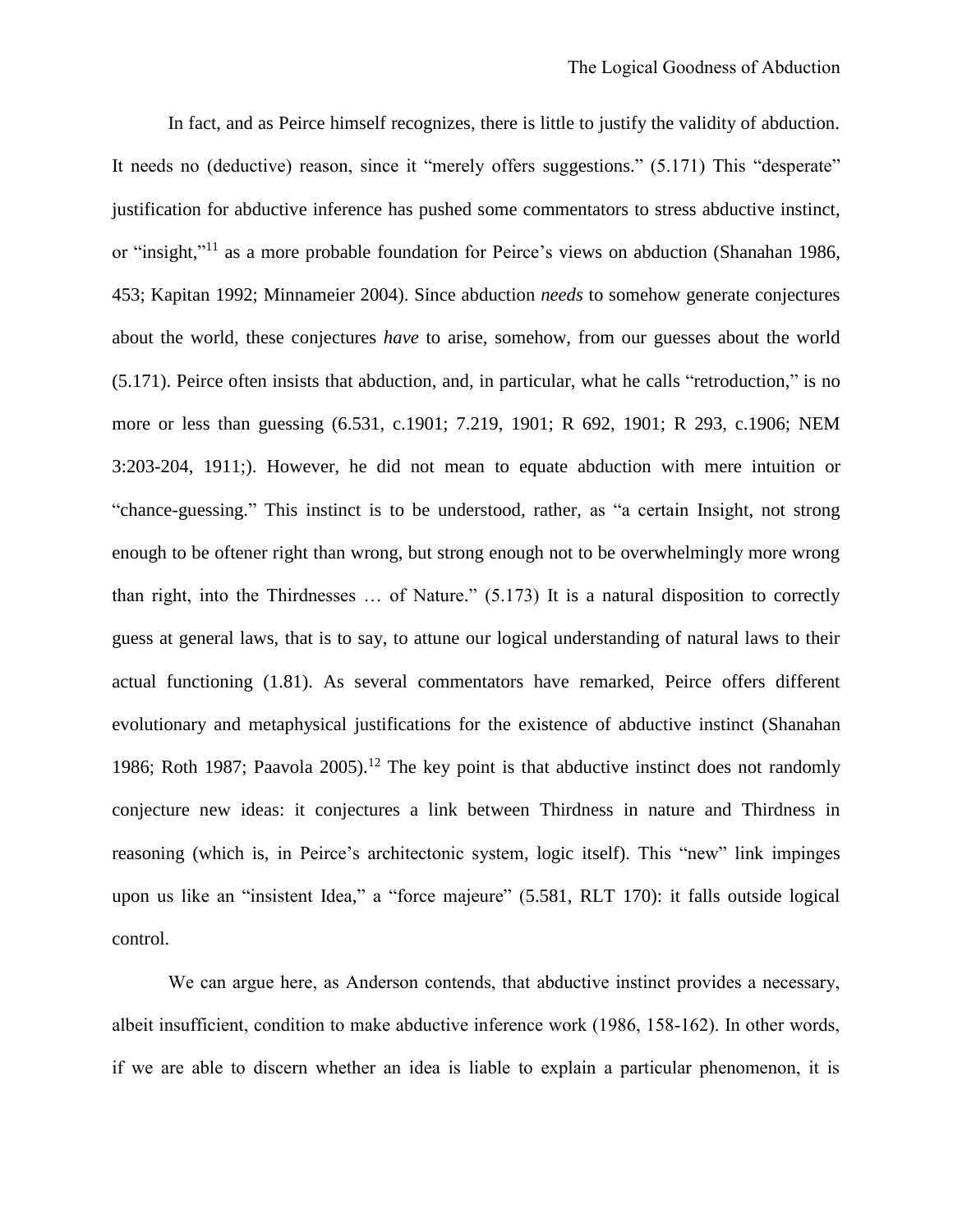because the phenomenon is inherently explainable, i.e., it possesses a certain generality, and, ultimately, our minds are attuned to this "explainableness," i.e., our minds possess an "insight" into generality. Abductive instinct is not, in this view, a logical justification for abductive inference. As Peirce intimates in his Lectures on Pragmatism, it lies on the frontier between perceptual judgment and abduction (5.181-188), between uncontrolled perception and controlled inference. While abductive instinct offers a basis for abductive inference, then, it does not validate it; and it might not need to, since, as Peirce argues, abduction "merely offers suggestions" (5.171). What is more important about these suggestions is, perhaps, the degree to which they are "good," clear, verifiable explanations for given facts, as opposed to being "new" and "valid" (i.e., necessary) consequences of observed premises.

We have seen how most interpretations of abduction in Peirce scholarship revolve around the question of how new ideas emerge in inquiry. If we understand abduction as "strategic" inference, then its conclusions are meant to provide "new" solutions to particular scientific problems; if we understand it as an instinctive faculty, then it is meant to generate "new" guesses about the world. Yet we can also see how Peircean abduction, under its different interpretations, means something more than generating or validating new ideas, for example, how abductive instinct is supposed to provide a foundation for abductive inference, and how "strategic" inference is supposed to solve specific problems before it creates new conjectures. How can we account for these different interpretations in a more coherent manner? We will argue, here, that the central question of abduction needs to be displaced, from "how do new ideas emerge in inquiry" to "how do ideas fulfill their logical purpose in inquiry." But on what grounds are we entitled to displace the question? What is at stake? And how does our shift of focus relate to existing interpretations of Peircean abduction?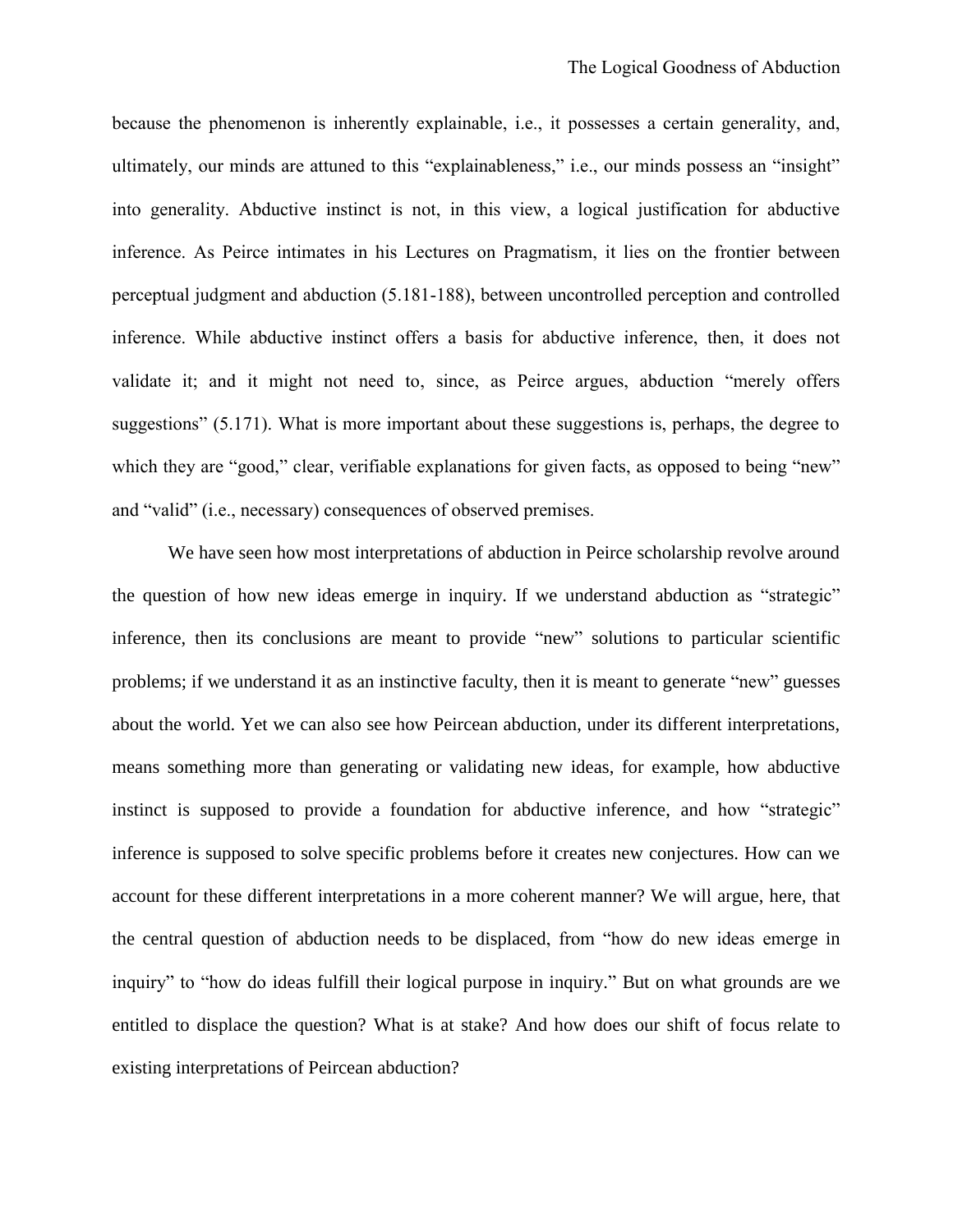There are two main grounds on which we seek to displace the central problem of abduction. The first ground, as detailed in our first section, is the intimate link between abduction, pragmatism and the question of logical goodness in Peirce's Lectures on Pragmatism. This link, which has been given little attention in the literature (but see, for example, Mullins 2002 and Bertilsson 2004), is indicative of how abduction is not meant to be a process which generates new hypotheses but rather a process which generates good, clear, verifiable, explanatory hypotheses. The emphasis here should not be placed on how hypotheses are generated but on how they manage to fulfill their logical purpose, i.e., to lead to true explanations about our world. This brings us to our second reason to displace the question. If we interpret abduction as a problem of ampliative reasoning, what we seek, in abduction, are methods whereby new hypotheses are generated. We have, therefore, several competing mechanisms—abductive inference, strategic inference and insight into Thirdness—with correspondingly different understandings of what "newness" is. A "new" hypothesis generated in strategic inference, for example, is new in reference to a particular process of investigation; a "new" hypothesis with regard to abductive instinct, by contrast, is new relative to our previous insights into Thirdness. To be sure, these definitions are too different to ever provide a single explanation of how "new" ideas emerge in inquiry or why abduction remains, in Peirce's view, a single, autonomous, logical operation.

If we interpret abduction as a problem of logical goodness, however, we can stick to a coherent set of criteria, including clearness, explanatory power and experimental verifiability, with which to evaluate the extent to which any conjecture fulfills the purpose of abduction, viz., to provide a true explanation following experimental verification. The goal here is not to force Peirce's account of abduction to be coherent. It is to indicate how the problem of logical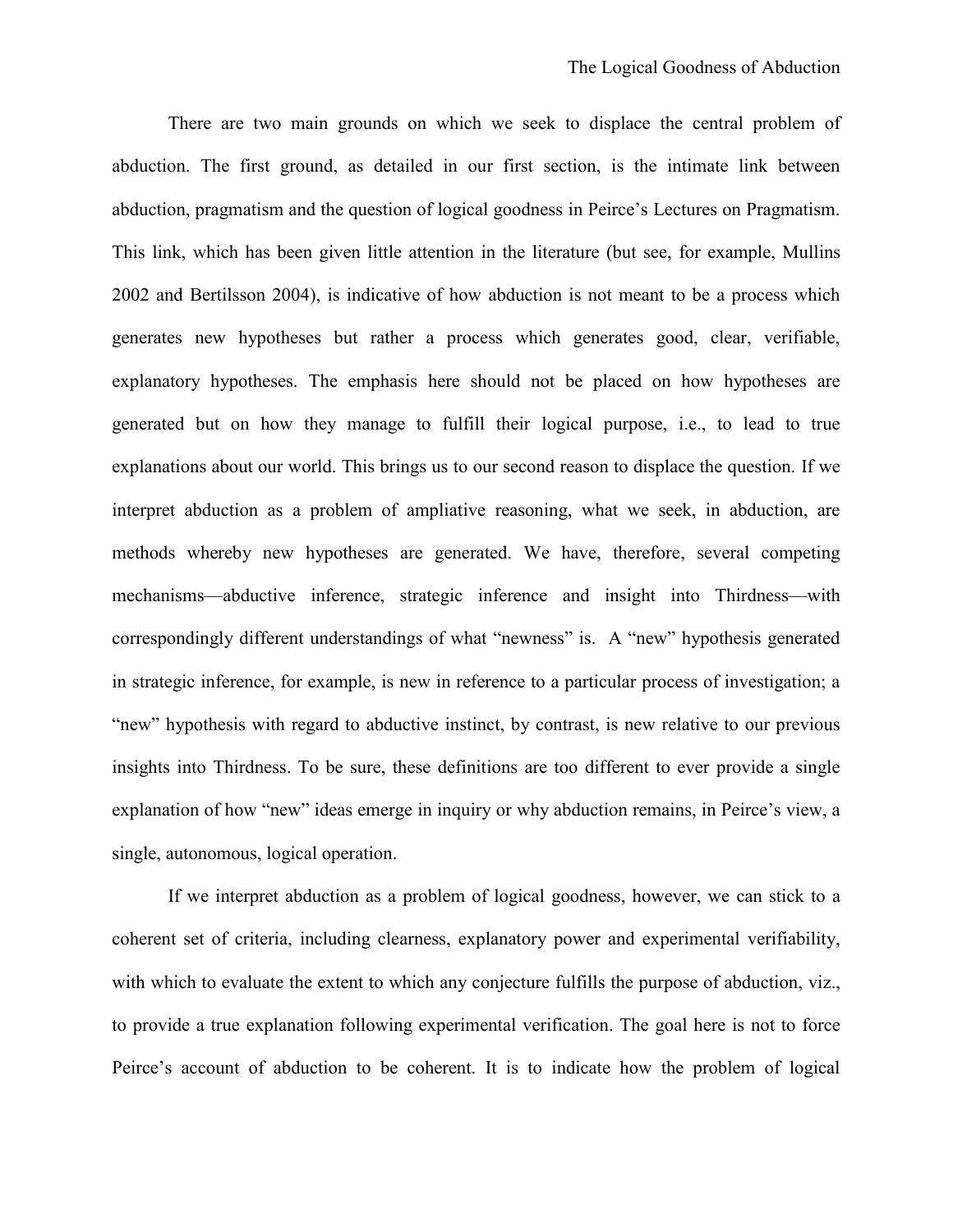goodness subsumes the problem of ampliative reasoning. Attending to the goodness of abduction involves, in practical terms, attending to the purpose of ideas and statements produced in abduction, *no matter how* these ideas and statements are produced. We are not looking, then, for general mechanisms to create new ideas in inquiry—and, frankly, this does not matter if we do not understand how abduction fulfills the logical purpose of providing hypotheses which, through experimental verification, will lead to true explanations. Only when we understand how abductive ideas fulfill their purpose in the world does their "newness" become relevant; only when abductive ideas are "good" does their "newness" matter.

We will meet, here, a serious objection to our argument, which is that there is no real difference between attending to "newness" and attending to "goodness" in abduction, since "good" hypotheses are only one possible species of "new" hypotheses. In this sense, our move away from the problem of ampliative reasoning would be fruitless, if not unnecessary. This objection relies on a further assumption, which is that there are multiple possible purposes for abduction. Qua abductive inference, for example, it could seek to explain a particular occurrence in everyday life; qua strategic inference, it could seek to solve a scientific problem. In each case, the purpose of abduction is different and, by extension, the idea of "goodness" it entails is different—which also amounts to saying, as we have seen above, that the idea of "newness" it entails is different. Since abduction could have multiple purposes, it could generate ideas which are "good" according to many different standards and, therefore, it does not matter whether we discuss "goodness" or "newness" anymore.

This idea could seem sensible, especially given what we have said about Peirce's evolving reflection on abduction. Yet we should strongly refute it. While the meaning of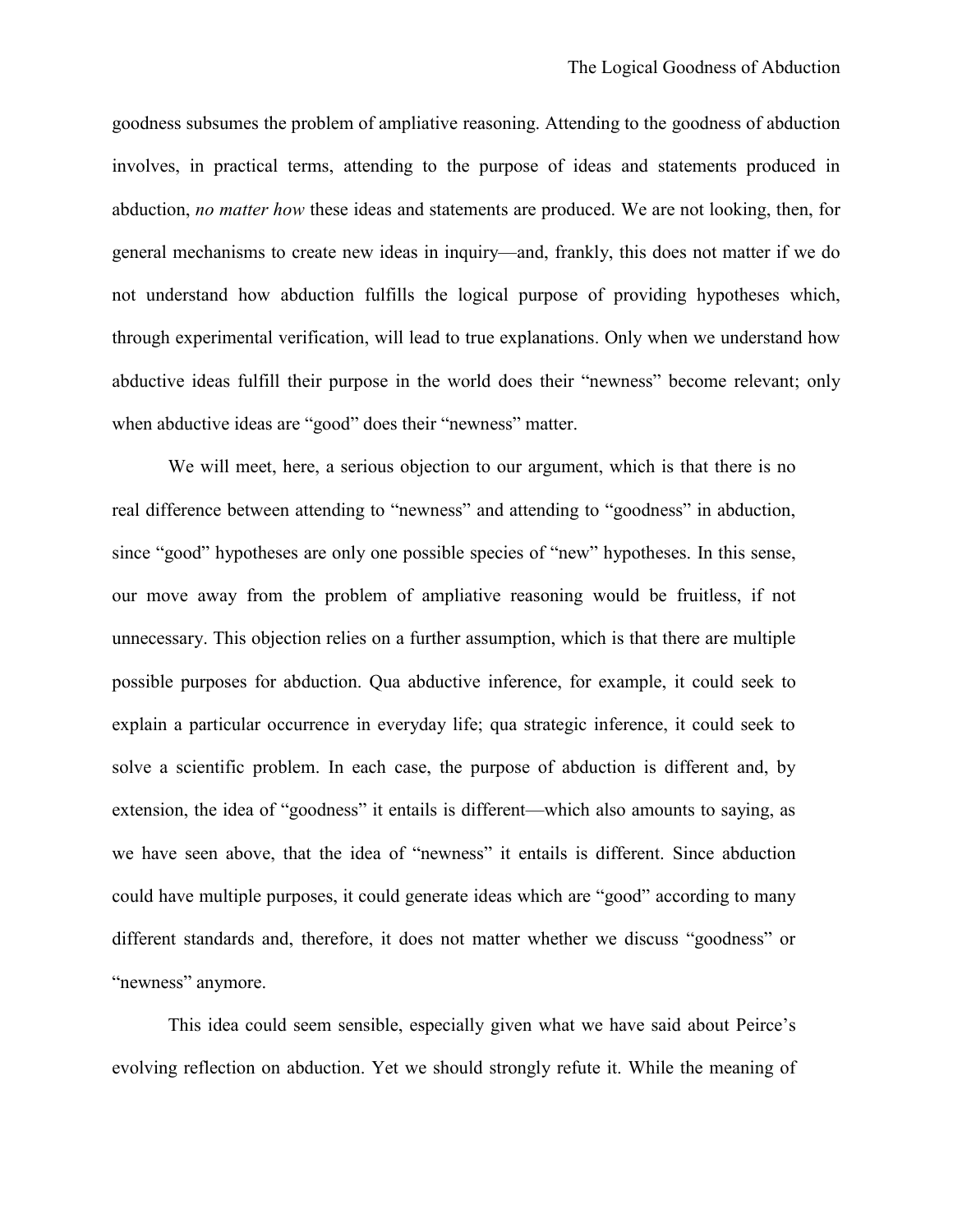"abduction" does shift throughout Peirce's career, abduction's central purpose, viz., to provide ideas and statements which truly explain a particular phenomenon following inquiry, remains more or less the same. Thus, when we commit to discuss the logical goodness of abduction, we also commit to discuss its particular purpose, which has always animated Peirce's investigation into abduction. Any discussion, therefore, which is geared towards the "newness" of abductive hypotheses should be, in our view, limited to this central purpose, or, in other words, should be limited to the logical goodness of abduction, with coherent criteria for discriminating between "good" and "bad" hypotheses.

What does it entail, then, to displace our focus from generating "new" hypotheses to finding "good" hypotheses? How should we interpret existing interpretations of Peircean abduction in this vein? It would seem, at first, that our views on good hypotheses favor what D. J. McKaughan calls a "justificatory" interpretation of abduction, where abduction does not generate new conjectures but instead evaluates available ones in order to warrant their adoption as research hypotheses  $(2008, 446-447)$ .<sup>13</sup> This interpretation, which has been emphasized in earlier works on Peircean abduction (Frankfurt 1958, 594; Shanahan 1986, 449; Paavola 2004), is certainly more similar to the concept of the evaluation of the goodness of a hypothesis defended here. Yet the selection criteria described in this interpretation are often either too simple or too unclear. <sup>14</sup> Thus, our criteria defining "good" hypotheses, viz., clearness, explanatory power and verifiability, spell out, in much more precise terms, what the objectives of "justificatory" abduction are. Further investigation into the logical goodness of abduction should involve a search for additional, more specific, logical criteria whereby we could obtain some degree of assurance that a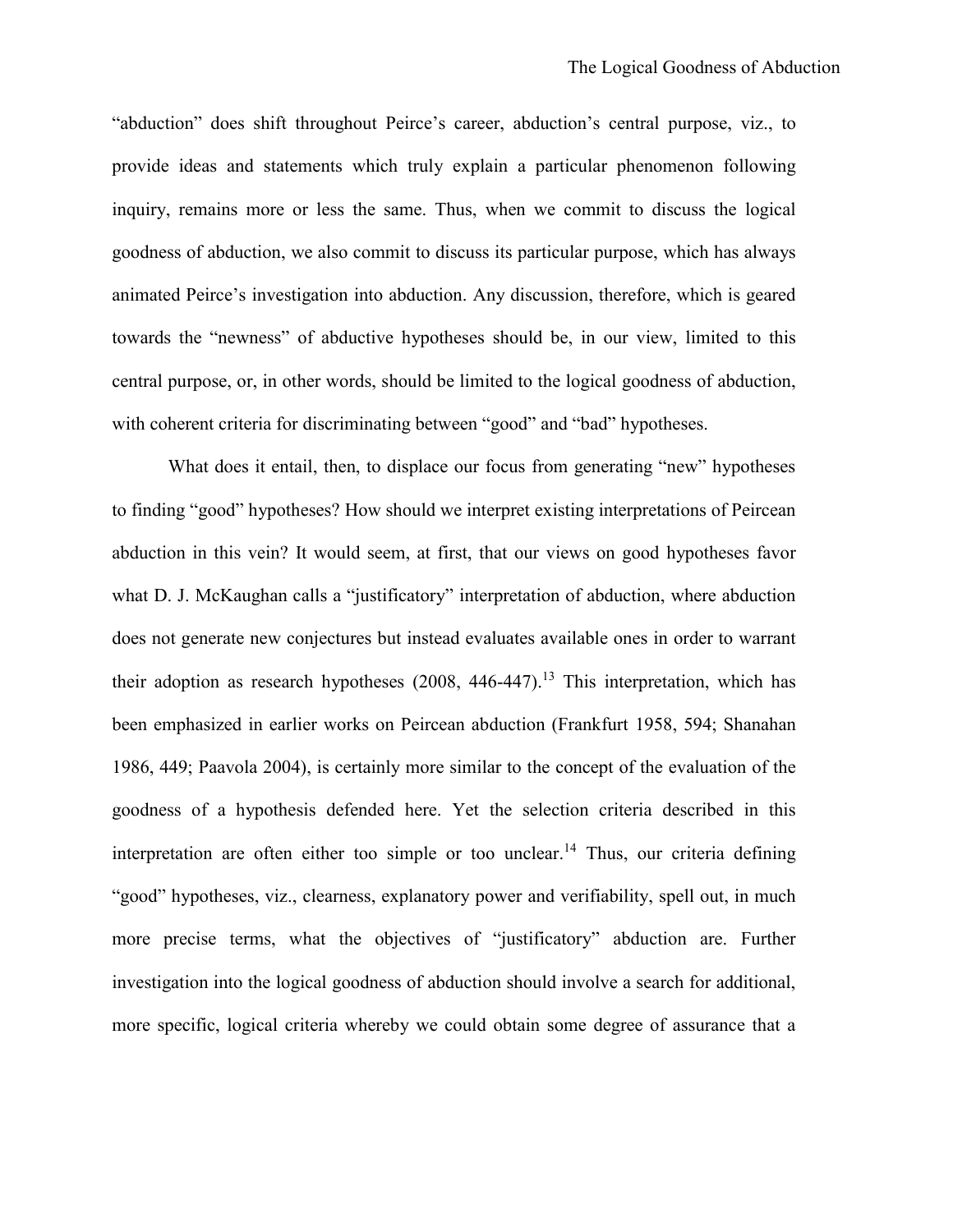given abductive idea will, after its subjection to the test of experiment, lead to true explanations.

Now, it is true that focusing on abduction as a problem of logical goodness naturally leads us to consider "justificatory" interpretations more favorably, since they are inclined to evaluate research hypotheses with an eye on their overall purpose, viz., to lead to true explanations after experimental verification. Yet our claim here is even stronger. We maintain that even "generative" interpretations of abduction, as McKaughan calls them (2008, 448-450), are subsumed within a consideration of its logical goodness. Thus, abduction's core lies, in our view, in its capacity to admit "good" hypotheses in research with clear logical definitions. This does not mean that Peircean abduction is reducible to its logical, i.e., inferential, import.<sup>15</sup> It means, simply, that logical goodness is the reason for "abduction," under its diverse meanings. No matter *how* abduction *actually* generates "new" ideas—whether it is abductive inference, strategic inference, instinctive insight, etc.—its purpose is, ultimately, to provide true explanatory hypotheses for inquiry. And, in this regard, "new" hypotheses should always be evaluated in reference to their goodness.

# **Conclusion**

This article makes two contributions to the study of abduction in C. S. Peirce's thought. First, it elucidates how abduction shares a similar logical goodness (i.e., a similar logical purpose) with the maxim of pragmatism. While the maxim of pragmatism intends to offer true representations of the world, abduction seeks to offer true explanations of the world in generating good hypotheses for research. Good abduction should, therefore, produce hypotheses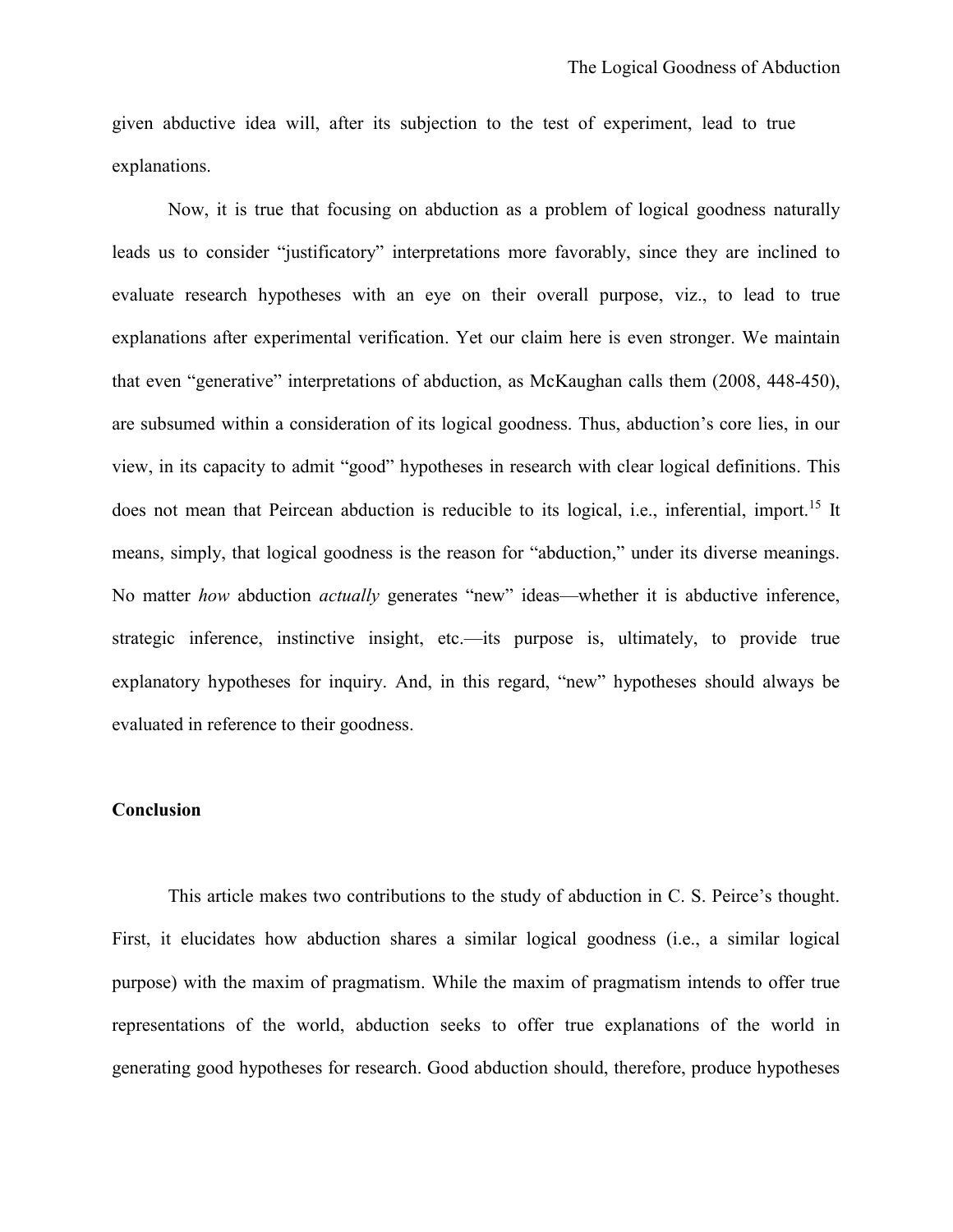which (1) are clear, (2) explain given facts, and (3) are subject to experimental verification. Second, the article demonstrates how logical goodness is in fact the central problem of Peircean abduction. The demonstration proceeds in two steps. It first reviews previous interpretations of abduction as a mechanism of ampliative reasoning, including abductive inference, strategic inference, and abductive instinct; second, it shows how these interpretations are in fact subsumed within the issue of the logical goodness of abductive hypotheses. Whether abduction is a good answer to the question of ampliative reasoning is, in this view, irrelevant, so long as we do not consider how it answers to its logical goodness. This is, in our opinion, Peirce's basic insight into what abduction is. Before asking where new ideas come from, we need to ask what new ideas are for, and knowing what they are for, we can attune their newness to their purpose. And their purpose is, in the case of abduction, to provide true explanations following experimental verification.

There remains, nonetheless, one lingering opposition to our central argument. Even if one concedes that logical goodness offers a more solid viewpoint on Peircean abduction, it can be claimed that, by trying to incorporate virtually all interpretations of abduction under a similar heading of "logical goodness," we eliminate or ignore any meaningful distinction among these interpretations. Far from offering a consistent outlook on abduction, then, our view would be an insipid, *post hoc*, homogenization of different strands in Peircean abduction. We can say, in our defense, that we do not seek to provide a hegemonic interpretation of abduction. On the contrary, we seek to show how different interpretations fit within a common logical problem. We will defend our stance, furthermore, in showing how the problem of logical goodness fits within Peirce's general architectonic system. The problem of "goodness," as Peirce indicates in his Lectures on Pragmatism, is originally a normative problem, and as such, it takes root in every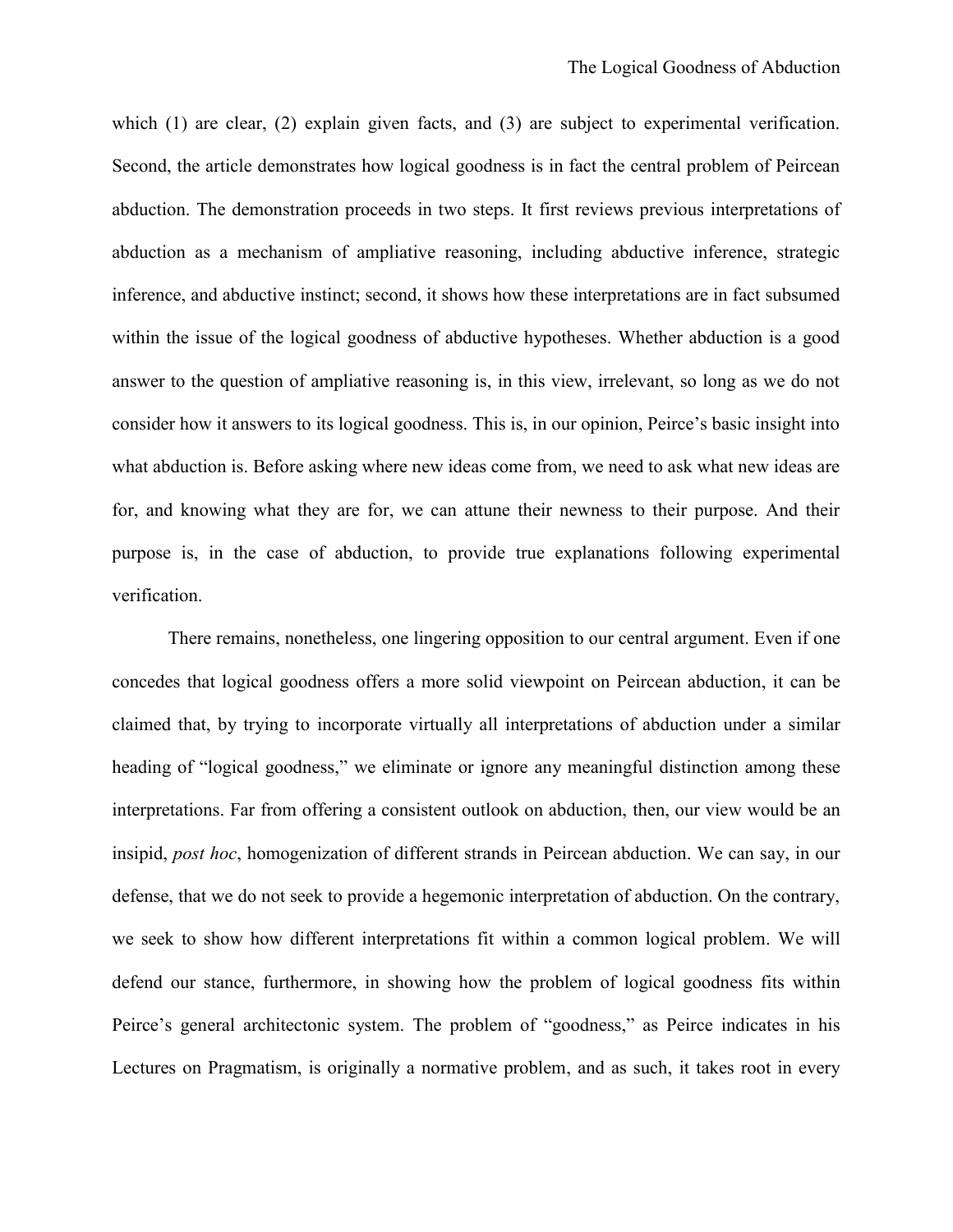normative science (5.109). In other words, we can speak about esthetic "goodness" (i.e., whether something fulfills the purpose of esthetics or not; whether it looks beautiful); ethical "goodness" (i.e., whether something fulfills the purpose of ethics or not; whether it is moral); and logical "goodness" (i.e., whether something fulfills the purpose of logic or not; whether it leads to true representations). This trichotomic notion of "goodness" is replicated within the trichotomy of logic itself (i.e., abduction-deduction-induction), just as it is within the normative sciences. The coherence we detect in Peirce's account of abduction is thus based, in part, on his metaphysical assumptions about Firstness, Secondness, and Thirdness, where "goodness" and "badness" are integral to these categories and in their replication in the normative sciences, especially in logic. This argument would require, perhaps, a fuller exposition, but its basic principles seem clear enough in Peirce's Lectures on Pragmatism. Logical goodness seems to be, in any case, fundamental to an understanding of Peirce's notion of abduction.

University of Oxford

*chihab.elkhachab@anthro.ox.ac.uk*

#### **References**

- Anderson, D. R. (1986). "The Evolution of Peirce's Concept of Abduction." *Transactions of the Charles S. Peirce Society* 22 (2): 145-164.
- Atkins, R. K. (2006). "Restructuring the Sciences: Peirce's Categories and His Classification of the Sciences." *Transactions of the Charles S. Peirce Society* 42 (4): 483-500.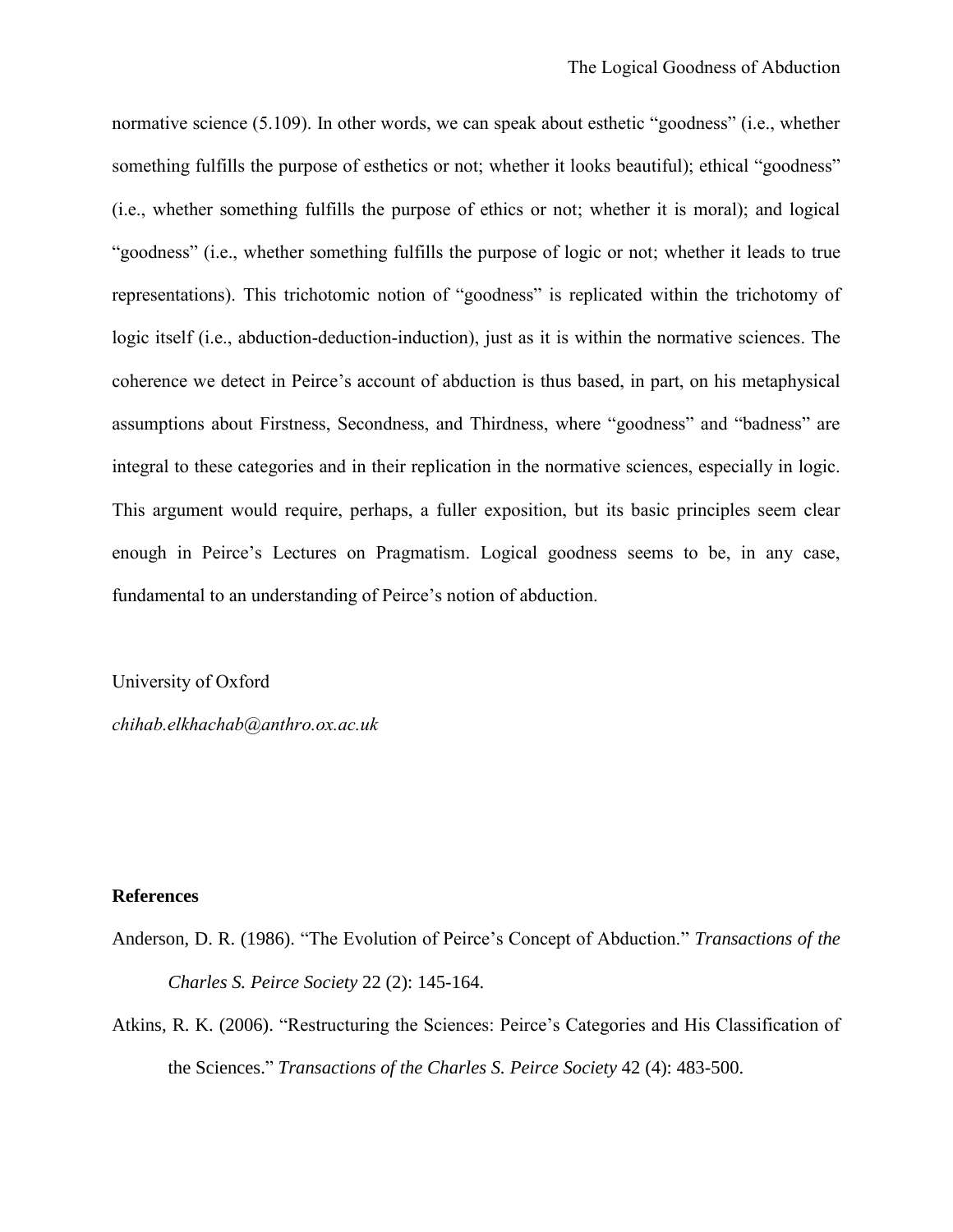Bertilsson, T. M. (2004). "The Elementary Forms of Pragmatism: On Different Types of Abduction." *European Journal of Social Theory* 7 (3): 371-389.

Burks, A. (1946). "Peirce's Theory of Abduction." *Philosophy of Science* 13 (4): 301-306.

- Burton, R. G. (2000). "The Problem of Control in Abduction." *Transactions of the Charles S. Peirce Society* 36 (1): 149-156.
- Colapietro, V. (2009). "Habit, Competence and Purpose: How to Make the Grades of Clarity Clearer." *Transactions of the Charles Sanders Peirce Society* 45 (3): 348-377.

Fann, K. T. (1970). *Peirce's Theory of Abduction*. Martinus Nijhoff, The Hague.

- Frankfurt, H. (1958). "Peirce's Notion of Abduction." *Journal of Philosophy* 55 (14): 593-597.
- Hanson, N. R. (1958). *Patterns of Discovery: An Inquiry into the Conceptual Foundations of Science*. Cambridge University Press, Cambridge.
- Hintikka, J. (1998). "What is Abduction? The Fundamental Question of Contemporary Epistemology." *Transactions of the Charles S. Peirce Society* 34 (3): 503-533.
- Hoffman, M. H. G. (2010). "'Theoric Transformations' and a New Classification of Abductive Inferences." *Transactions of the Charles S. Peirce Society* 46 (4): 570-590.
- Kapitan, T. (1990). "In What Ways is Abductive Inference Creative?" *Transactions of the Charles S. Peirce Society* 26 (4): 499-512.

\_\_\_\_\_. (1992). "Peirce and the Autonomy of Abductive Reasoning." *Erkenntnis* 37 (1): 1-26.

- McKaughan, D. J. (2008). "From Ugly Duckling to Swan: C. S. Peirce, Abduction, and the Pursuit of Scientific Theories." *Transactions of the Charles S. Peirce Society* 44 (3): 446- 468.
- Minnameier, G. (2004). "Peirce-Suit of Truth: Why Inference to the Best Explanation and Abduction Ought Not Be Confused." *Erkenntnis* 60 (1): 75-105.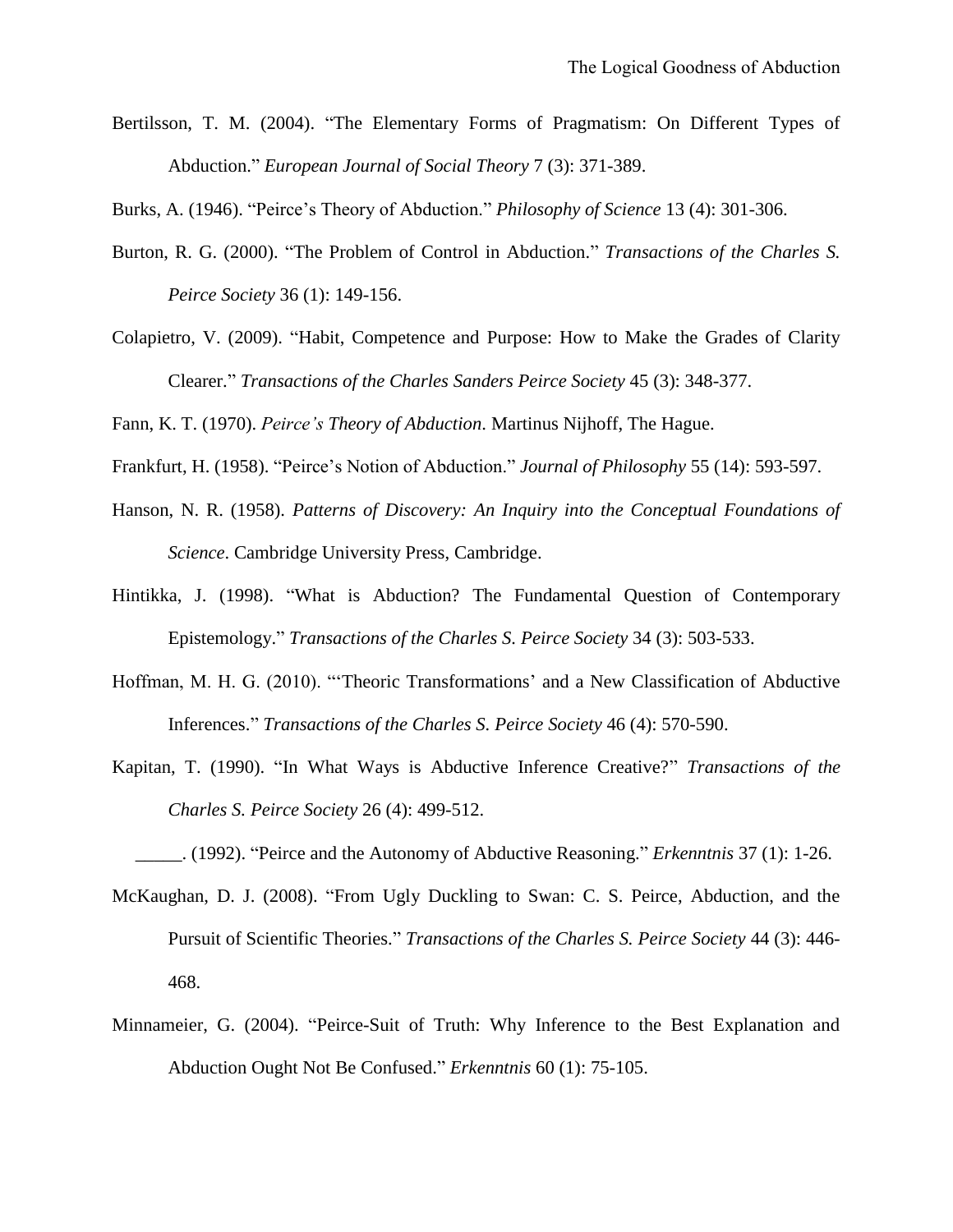- Mullins, P. (2002). "Peirce's Abduction and Polanyi's Tacit Knowing." *Journal of Speculative Philosophy* 16 (3): 198-224.
- Nesher, D. (2001). "Peircean Epistemology of Learning and the Function of Abduction as a Logic of Discovery." *Transactions of the Charles S. Peirce Society* 37 (1): 23-57.
	- \_\_\_\_\_. (2002). "Peirce's Essential Discovery: 'Our Senses as Reasoning Machines' Can Quasi-Prove our Perceptual Judgments." *Transactions of the Charles S. Peirce Society* 38  $(1/2): 175-206.$
- Paavola, S. (2004). "Abduction as a Logic and Methodology of Discovery: The Importance of Strategies." *Foundations of Science* 9 (3): 267-283.
	- \_\_\_\_\_. (2005). "Peircean Abduction: Instinct or Inference?" *Semiotica* 153 (1/4): 131-154.
	- \_\_\_\_\_. (2006). "Hansonian and Harmanian Abduction as Models of Discovery." *International Studies in the Philosophy of Science* 20 (1): 93-108.
	- \_\_\_\_\_. (2011). Review of Lorenzo Magnani, *Abductive Cognition: The Epistemological and Eco-Cognitive Dimensions of Hypothetical Reasoning. Transactions of the Charles S. Peirce Society* 47 (2): 252-256.
- Paavola, S. and K. Hakkarainen. (2005). "Three Abductive Solutions to the Meno Paradox— With Instinct, Inference, and Distributed Cognition." *Studies in Philosophy and Education* 24: 235-253.
- Pape, H. (1997). "Abduction and the Topology of Human Cognition: A Review of Ansgar Richter, *Der Begriff der Abduktion bei Charles S. Peirce*." *Modern Logic* 7 (2): 199-221.
- Peirce, C. S. (1931–1958). *The Collected Papers of Charles S. Peirce*, 8 vols. C. Hartshorne, P. Weiss and A. W. Burks, eds., Harvard University Press, Cambridge, MA. References are to "CP" by volume and paragraph number.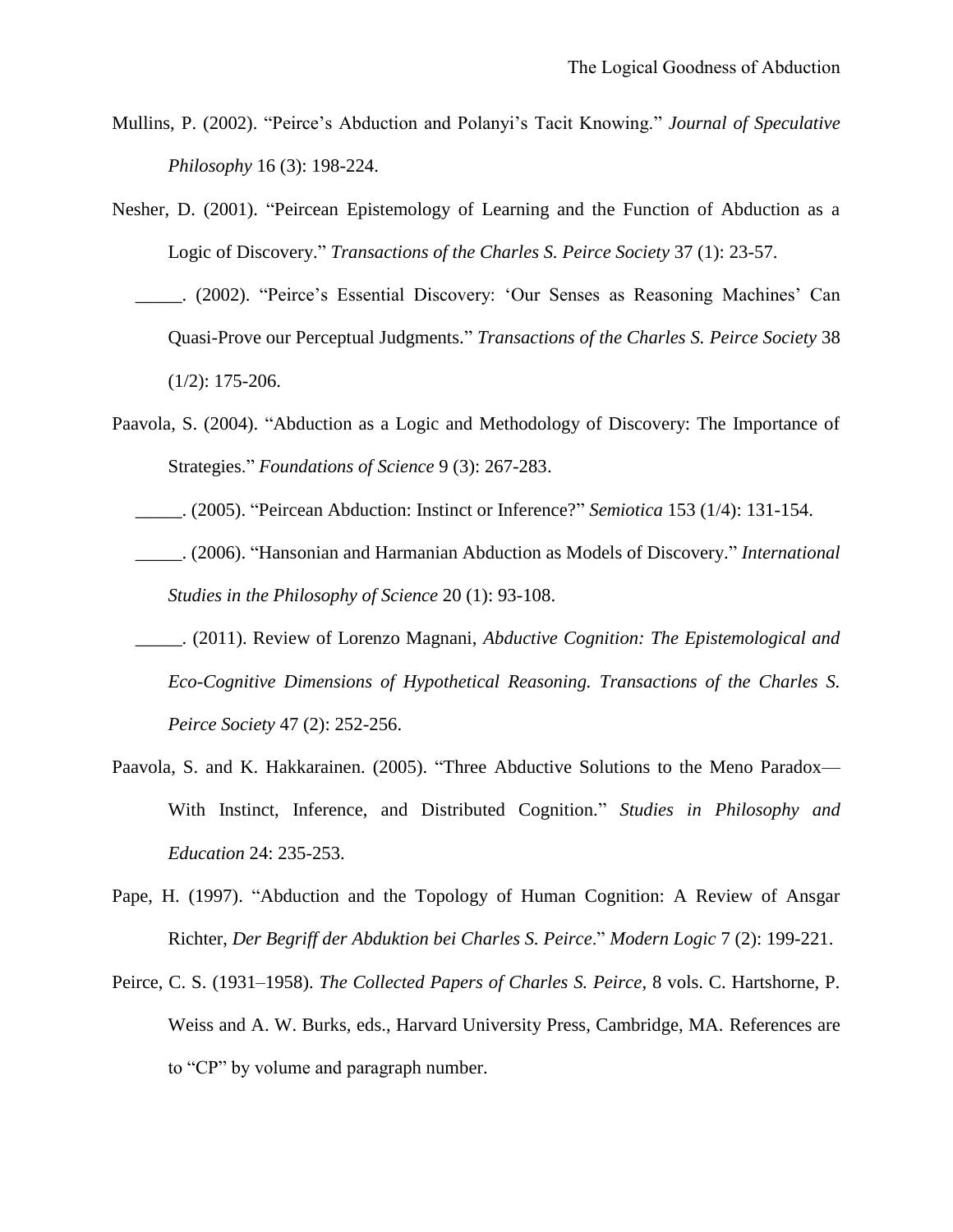- \_\_\_\_\_. (1976). *The New Elements of Mathematics*, 4 vols., C. Eisele, ed., Mouton, The Hague. Reference is to "NEM" by volume and page number.
- \_\_\_\_\_. (1983- ). *Writings of Charles S. Peirce: A Chronological Edition*, 7 vols., E. Moore, C. J. W. Kloesel et al., eds., Indiana University Press, Bloomington and Indianapolis, IN. References are to "W" by volume and page number.
- \_\_\_\_\_. (1985). *Historical Perspectives on Peirce's Logic of Science: A History of Science*, 2 vols., Carolyn Eisele, ed., Mouton, Berlin. Reference is to "HP" by volume and page number.
- \_\_\_\_\_. (1992). *Reasoning and the Logic of Things*, K. L. Ketner, ed., Harvard University Press, Cambridge, MA. References are to "RTL."
- Robin, R. S. (1967). *Annotated Catalogue of the Papers of Charles S. Peirce*, University of Massachusetts Press, Amherst, MA.
- Roth, R. J. (1987). "Anderson on Peirce's Concept of Abduction: Further Reflections." *Transactions of the Charles S. Peirce Society* 24 (1): 131-139.
- Schurz, G. (2008). "Patterns of Abduction." *Synthese* 164 (2): 201-234.

 $\overline{a}$ 

- Shanahan, T. (1986). "The First Moment of Scientific Inquiry: C.S. Peirce on the Logic of Abduction." *Transactions of the Charles S. Peirce Society* 22 (4): 449-466.
- Thagard, P. (1977). "The Unity of Peirce's Theory of Hypothesis." *Transactions of the Charles S. Peirce Society* 13 (2): 112-121.

<sup>1</sup> In his early writings, Peirce uses the terms "hypothesis" and "hypothetical inference" (2.623-625, W 3:325, 1878; 2.706-707, W 4:419-420, 1883; 6.144-146, W 8:151-152, 1892) or "reasoning à posteriori" (W 1:180, 1865; W 1:266-267, 1865) to designate an idea similar to "abduction." Later on, he also talks about "retroduction" (1.68, c.1896; RLT 141, 1898; 8.385, 1913) and "presumption" (2.776-777, 1901; 2.791, 1901). Peirce traces his usage of the term "abduction" to Aristotle's "apagoge," a mode of inference discussed in the *Prior Analytics* (1.68, c.1896; 7.249-255, 1901; 5.144, 1903). Although he translates "apagoge" directly as "abduction," the nature of "apagoge" is much closer to "hypothetical inference."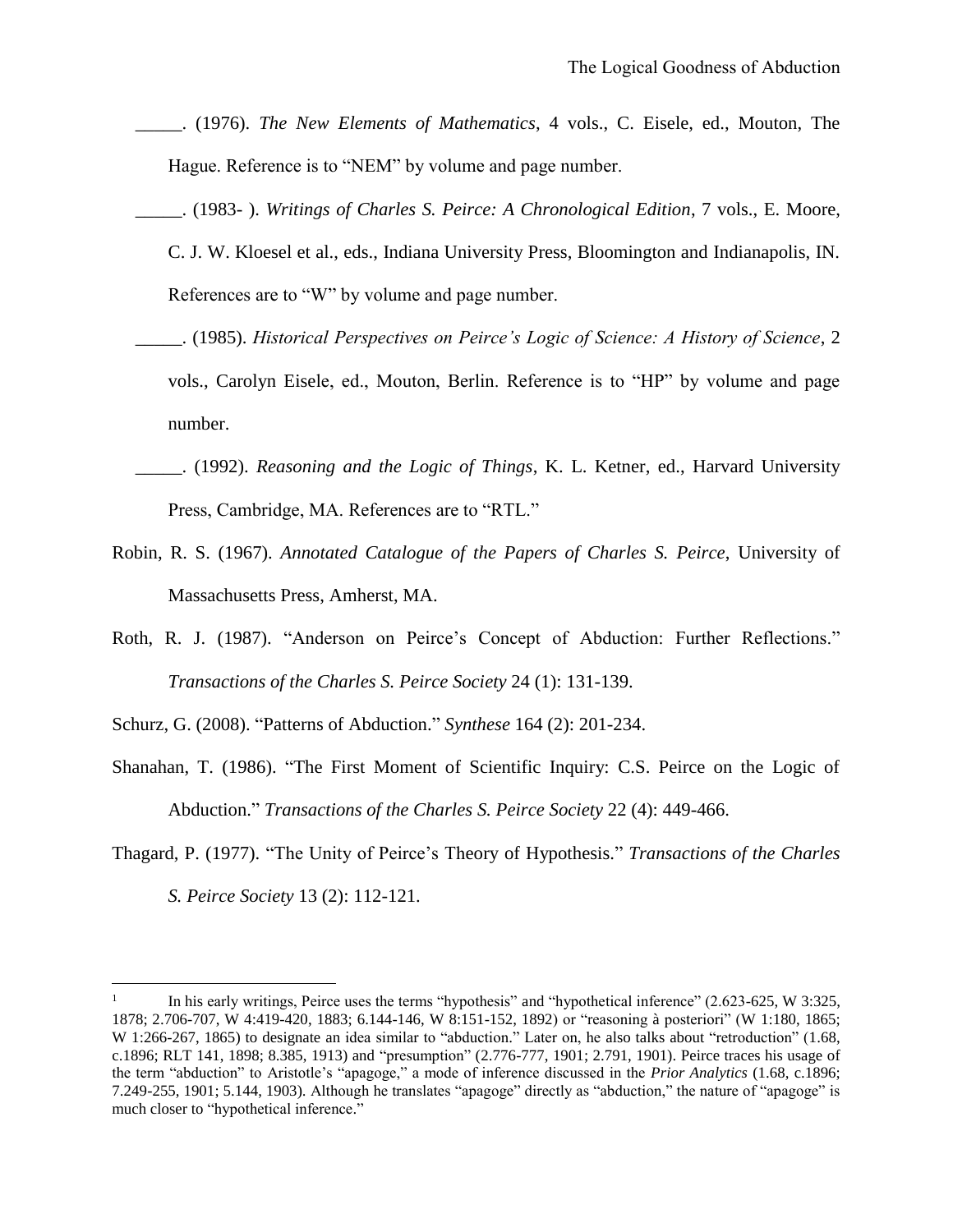$\overline{a}$ <sup>2</sup> References in this decimal notation are to Peirce, *Collected Papers* (1931-1958), by volume and paragraph number. References to "W" are to Peirce, *Writings* (1983- ), by volume and page number. References to "RLT" are to Peirce, *Reasoning and the Logic of Things* (1992). Reference to "HP" is to Peirce, *Historical Perspectives on Peirce's Logic of Science* (1985), by volume and page number. Reference to "NEM" is to Peirce, *New Elements of Mathematics* (1976), by volume and page number. References to "R" are to Peirce's unpublished manuscripts as cataloged in Robin 1967, by manuscript number.

<sup>3</sup> The version of "How to Make Our Ideas Clear" that appears in the *Collected Papers* incorporates revisions that Peirce makes in 1893, and in that version the quoted passage begins: "Consider what effects, *that* might conceivably have practical bearings…" (emphasis added)

4 Indeed, in order to accept that a conception is nothing but the sum of its potential practical effects, one needs to assume, first, that no cognition is possible outside what we perceive. "What we perceive," in this case, designates what is literally our only way to gain any cognitive access to the world, i.e., to gain any conception about the world. Second, one needs to assume that what we perceive necessarily contains, in itself, general elements. If we define "potential practical effects" as those manifestations, given in perception, which possess potential material consequences for human cognition, then it follows that, in order for these manifestations to be (re)cognized, these effects need to possess, inherently, a general character, i.e., a character which will allow human cognition to grasp their potential consequences without getting lost in the minute details of perception. Finally, in order to assume that any conception is a sum of potential practical effects, we need to assume that there are no clear demarcations between perception (where lie potential consequences) and cognition itself—a point which, if admitted, will subsume the two initial tenets.

Thus, when Peirce divides normative science into esthetics, ethics, and logic, it is implied that logic has a "Third" or "general" character with respect to normative science. Consequently, it lies in a higher hierarchical position, in the sense that it is founded upon "First" and "Second" categories—esthetics and ethics, in this case.

<sup>6</sup> See Nesher 2002 for a full treatment of the matter.<br> $\frac{7}{4}$ 

Peirce's stance here seems to fall in direct line with his metaphysical views on the Universal Categories. If we accept that there are such things as Firstness, Secondness, and Thirdness, and that these things structure our world, it seems reasonable to say, for instance, that general elements (i.e., Thirdness) are deducible from perceptual judgments (i.e., "Second" confrontations between percept and cognition); or that perceptual judgments are uncontrollable, since their Secondness makes it impossible to avoid collisions between perception and cognition; or that all knowledge (i.e., Normative Science, a "Second" Philosophy) rests on perception (i.e., Phenomenology, a "First" Philosophy).

<sup>8</sup> Peirce distinguishes between different degrees of clarity in his writings on pragmatism (see "How to Make our Ideas Clear," 1878). "Pragmatic" clarity, which is discussed in relation to abduction, is the most sophisticated degree of clarity. For a more complete discussion of clarity in Peirce's thought, see Colapietro 2009.

<sup>9</sup> Peirce intimates here, as he does in other writings, that scientific discovery cannot be subsumed under the ordinary progress of science, since deduction and induction (i.e., experimentation proper) only derive logical or experimental consequences from pre-given conjectures (2.776-777, 1901; 6.469-470, 1908; 8.227-231, c.1910).

Hintikka defends the validity of abductive inference on "strategic," as opposed to "definitory" or deductive, grounds. While abductive inference cannot be "valid" in the sense of deriving necessary conclusions from true premises, it can be "valid" in the sense of offering strategic guesses, whose incorporation into the progress of inquiry leads, in the long run, towards experimental truth (Hintikka 1998, 513-515). But this defense conflates the question of logical validity with the question of the logical goodness of abduction, questions that are distinct in Peirce's Lectures on Pragmatism. When Hintikka says that abduction is "strategically" valid, he means that it derives validity from fulfilling a particular purpose. This is, essentially, what Peirce understood as logical goodness, which is distinct from logical (i.e., deductive) validity (5.146 and 197).

<sup>11</sup> The term "insight" surfaces only, so far as we know, in Peirce's Lectures on Pragmatism. It is meant to designate a phenomenon in the general class of Instinct, although its usage seems somewhat more general. While "instinct" designates a purposive disposition to interact with our immediate environment (7.381), "insight" seems to hint towards a mysterious ability to reach into Thirdness.

<sup>12</sup> As Shanahan (1986, 455-463) summarizes, Peirce provides three main justifications for the existence of abductive instinct: (1) it is adaptive, in the sense that it allows us to enhance our purposeful interaction with our environment on an evolutionary scale (6.417, 1878); (2) it provides a link between mind and nature, in the sense that it somehow absorbs general elements from nature into our own understandings; and (3) it has a divine origin, in the sense that it acts as a High Intellect guiding our action.